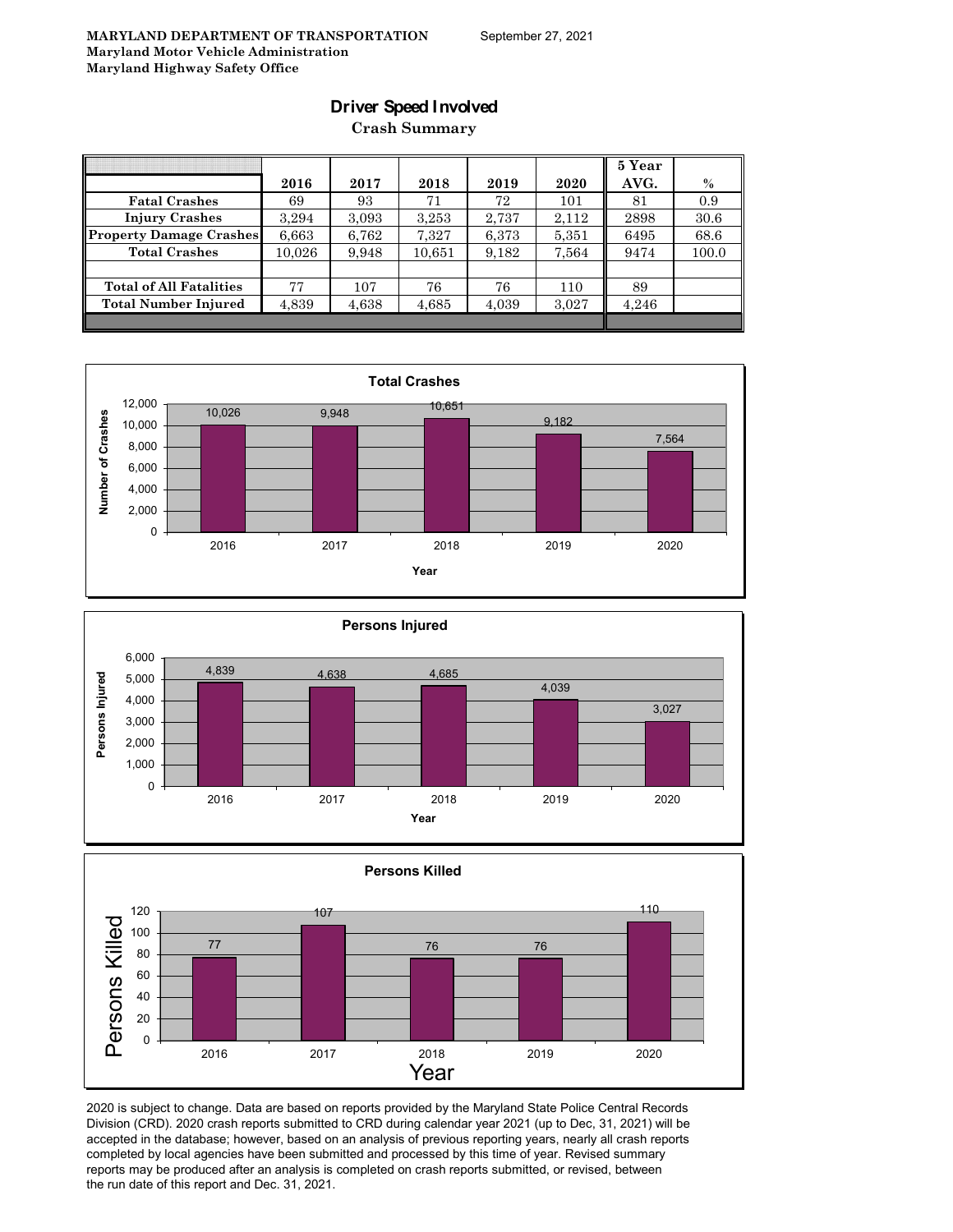|                       |                  |                   | <b>Route Type</b> |                  |                   |                  |          |
|-----------------------|------------------|-------------------|-------------------|------------------|-------------------|------------------|----------|
|                       |                  |                   |                   |                  |                   |                  |          |
| <b>Route Type</b>     | 2016             | 2017              | 2018              | 2019             | 2020              | AVG.             | $\%$     |
| IS                    | 3,050            | 3,192             | 3,703             | 3,070            | 2,468             | 3097             | 32.7     |
| <b>US</b>             | 895              | 872               | 962               | 891              | 608               | 846              | 8.9      |
| <b>MD</b>             | 2,742            | 2,707             | 3,124             | 2,558            | 2,263             | 2679             | $28.3\,$ |
| $\bf CO$              | 2,036            | 1,885             | 1,964             | 1,886            | 1,501             | 1854             | 19.6     |
| MU                    | 341              | 301               | 276               | 285              | 233               | 287              | 3.0      |
| GV                    | $10\,$           | $\,6\,$           | $10\,$            | $\,6\,$          | $\sqrt{4}$        | 7                | 0.1      |
| SR                    | $\overline{4}$   | $\overline{7}$    | $\bf 5$           | 3                | $\sqrt{3}$        | $\overline{4}$   | 0.0      |
| <b>OP</b>             | 22               | 26                | 34                | 24               | 35                | 28               | 0.3      |
| Balto. City CY        | $\boldsymbol{0}$ | $\boldsymbol{0}$  | $\overline{0}$    | $\mathbf{0}$     | $\overline{0}$    | $\overline{0}$   | 0.0      |
| <b>Parking Lots</b>   | 119              | 137               | 96                | $102\,$          | $\boldsymbol{92}$ | 109              | $1.2\,$  |
| Unknown               | 807              | 815               | 477               | 357              | 357               | 563              | $5.9\,$  |
| <b>Total Crashes</b>  | 10,026           | 9,948             | 10,651            | 9,182            | 7,564             | 9474             | 100.0    |
|                       |                  |                   |                   |                  |                   |                  |          |
|                       |                  |                   |                   |                  |                   |                  |          |
| Route Type            | 2016             | 2017              | 2018              | 2019             | 2020              | AVG.             | $\%$     |
| IS                    | 848              | 857               | 999               | 765              | 567               | 807              | 27.9     |
| <b>US</b>             | 330              | 308               | 284               | 303              | 175               | 280              | 9.7      |
| <b>MD</b>             | 1,017            | 936               | 1,041             | 832              | 710               | 907              | 31.3     |
| $\bf CO$              | 704              | 626               | 667               | 602              | 448               | 609              | $21.0\,$ |
| MU                    | 117              | 102               | 95                | 96               | 78                | 98               | 3.4      |
| GV                    | $\overline{4}$   | $\,2$             | $\mathbf{1}$      | $\sqrt{2}$       | $\mathbf{1}$      | $\sqrt{2}$       | 0.1      |
| SR                    | $\sqrt{3}$       | $\sqrt{3}$        | $\boldsymbol{0}$  | 3                | $\mathbf{1}$      | $\sqrt{2}$       | 0.1      |
| <b>OP</b>             | 11               | $\,6$             | $\,8\,$           | 7                | 10                | $\,8\,$          | 0.3      |
| Balto. City CY        | $\boldsymbol{0}$ | $\boldsymbol{0}$  | $\boldsymbol{0}$  | $\boldsymbol{0}$ | $\boldsymbol{0}$  | $\boldsymbol{0}$ | 0.0      |
| <b>Parking Lots</b>   | 26               | 27                | 18                | 23               | 22                | 23               | 0.8      |
| Unknown               | 234              | 226               | 140               | 104              | 100               | 161              | $5.5\,$  |
| <b>Injury Crashes</b> | 3,294            | 3,093             | 3,253             | 2,737            | 2,112             | 2,898            | 100.0    |
|                       |                  |                   |                   |                  |                   |                  |          |
|                       |                  |                   |                   |                  |                   |                  |          |
| Route Type            | 2016             | 2017              | 2018              | 2019             | 2020              | AVG.             | $\%$     |
| IS                    | $16\,$           | 12                | 10                | 14               | $10\,$            | $12\,$           | 15.3     |
| US                    | $\overline{7}$   | $10\,$            | 6                 | 10               | 9                 | 8                | 10.3     |
| MD                    | 29               | 32                | 27                | 23               | 39                | 30               | 36.9     |
| $\bf CO$              | $10\,$           | $\bf{22}$         | $14\,$            | $16\,$           | ${\bf 26}$        | $18\,$           | $21.7\,$ |
| MU                    | $\overline{4}$   | $10\,$            | $\sqrt{ }$        | $\bf 5$          | $\boldsymbol{9}$  | $\sqrt{ }$       | 8.6      |
| GV                    | $\mathbf{1}$     | $\overline{2}$    | $\mathbf{1}$      | $\boldsymbol{0}$ | $\boldsymbol{0}$  | $\,1\,$          | $1.0\,$  |
| $\mathbf{SR}$         | $\boldsymbol{0}$ | $\boldsymbol{0}$  | $\boldsymbol{0}$  | $\boldsymbol{0}$ | $\boldsymbol{0}$  | $\boldsymbol{0}$ | $0.0\,$  |
| <b>OP</b>             | $\boldsymbol{0}$ | $\boldsymbol{0}$  | $\mathbf 1$       | $\boldsymbol{0}$ | $\mathbf 1$       | $\boldsymbol{0}$ | 0.5      |
| <b>Balto. City CY</b> | $\boldsymbol{0}$ | $\boldsymbol{0}$  | $\overline{0}$    | $\boldsymbol{0}$ | $\boldsymbol{0}$  | $\boldsymbol{0}$ | $0.0\,$  |
| <b>Parking Lots</b>   | $\,1$            | $\boldsymbol{0}$  | $\boldsymbol{0}$  | $\boldsymbol{0}$ | $\boldsymbol{0}$  | $\boldsymbol{0}$ | 0.2      |
| Unknown               | $\,1$            | $\bf 5$           | $\bf 5$           | $\overline{4}$   | $\sqrt{ }$        | $\sqrt{4}$       | $5.4\,$  |
| <b>Fatal Crashes</b>  | $69\,$           | $\boldsymbol{93}$ | $71\,$            | $\sqrt{72}$      | 101               | 81               | 100.0    |

# **Driver Speed Involved**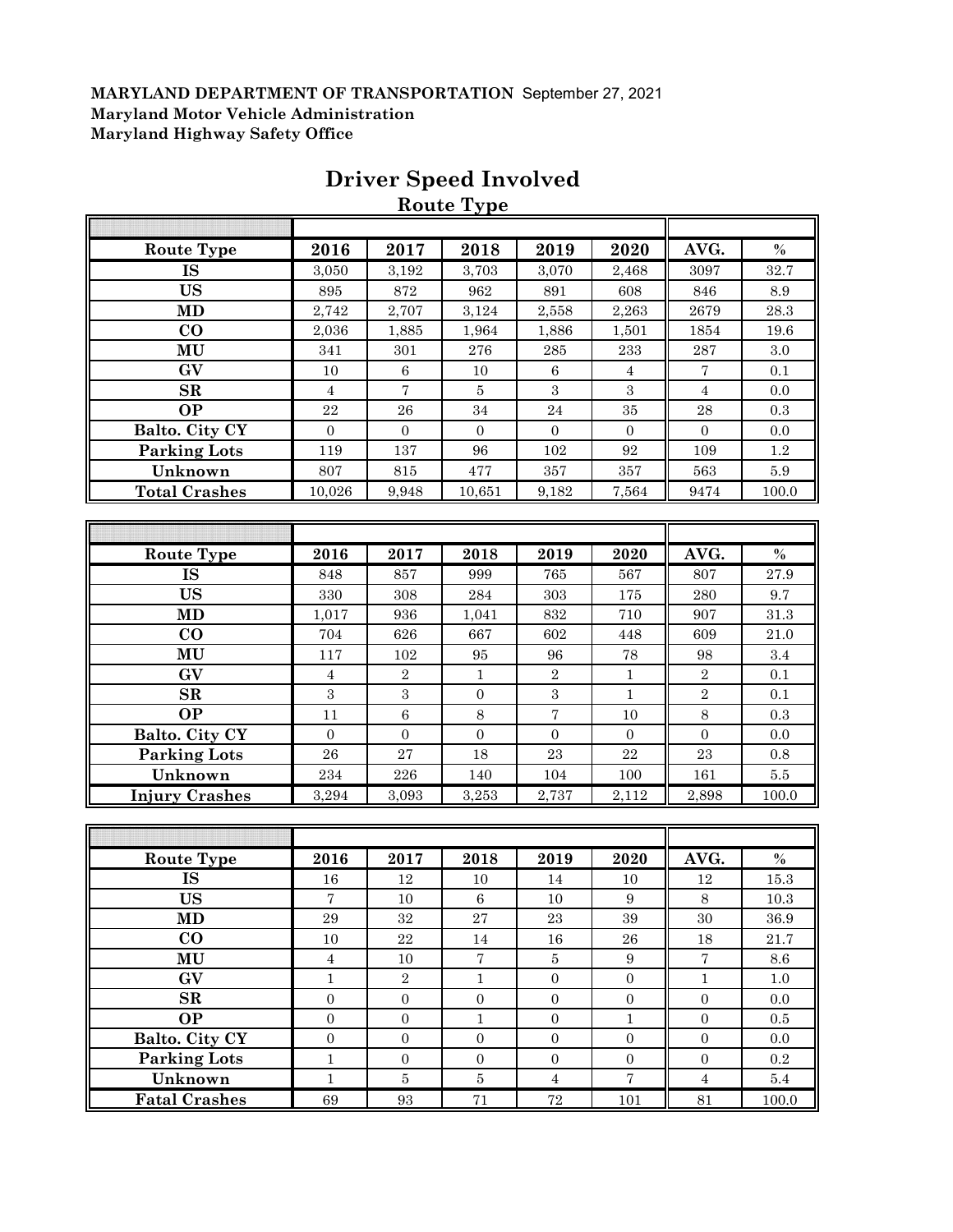#### **Driver Speed Involved**

|                          |                     |        | County              |        |         |        |               |
|--------------------------|---------------------|--------|---------------------|--------|---------|--------|---------------|
|                          |                     |        |                     |        |         |        |               |
| County                   | 2016                | 2017   | 2018                | 2019   | 2020    | AVG.   | $\%$          |
| Allegany                 | 62                  | 60     | 76                  | 69     | 59      | 65     | 0.7           |
| Anne Arundel             | 1,012               | 1,177  | 1,286               | 1,070  | 916     | 1,092  | 11.5          |
| Baltimore                | 1,904               | 1,877  | 1,999               | 1,603  | 1,358   | 1,748  | 18.5          |
| Calvert                  | 106                 | 96     | 112                 | 92     | 69      | 95     | 1.0           |
| Caroline                 | 50                  | 49     | 46                  | 31     | 32      | 42     | 0.4           |
| Carroll                  | 185                 | 180    | 201                 | 209    | 136     | 182    | 1.9           |
| Cecil                    | 164                 | 176    | 172                 | 124    | 137     | 155    | $1.6\,$       |
| Charles                  | 303                 | 244    | 295                 | 256    | 241     | 268    | 2.8           |
|                          | 28                  | 18     | 20                  | 23     | 29      | 24     |               |
| Dorchester               |                     |        |                     |        |         |        | 0.2           |
| Frederick                | 460                 | 469    | 551                 | 479    | 321     | 456    | 4.8           |
| Garrett                  | 104                 | 97     | 84                  | 104    | 75      | 93     | 1.0           |
| Harford                  | 496                 | 448    | 426                 | 315    | 245     | 386    | 4.1           |
| Howard                   | 599                 | 576    | 666                 | 595    | 452     | 578    | 6.1           |
| Kent                     | 24                  | 12     | 16                  | 13     | 11      | 15     | 0.2           |
| Montgomery               | 1,343               | 1,365  | 1,437               | 1,261  | 1,023   | 1,286  | 13.6          |
| Prince George's          | 1,564               | 1,646  | 1,797               | 1,667  | 1,377   | 1,610  | 17.0          |
| Queen Anne's             | 74                  | 64     | 55                  | 64     | 50      | 61     | 0.6           |
| St. Mary's               | 221                 | 214    | 268                 | 196    | 154     | 211    | 2.2           |
| Somerset                 | 20                  | 20     | 21                  | 15     | 14      | 18     | 0.2           |
| Talbot                   | 49                  | 41     | 44                  | 27     | 27      | 38     | 0.4           |
| Washington               | 444                 | 403    | 402                 | 358    | 289     | 379    | 4.0           |
|                          |                     |        |                     |        |         |        |               |
| Wicomico                 | 168                 | 148    | 140                 | 134    | 116     | 141    | 1.5           |
| Worcester                | 101                 | 122    | 86                  | 98     | 106     | 103    | 1.1           |
| <b>Baltimore City</b>    | 545                 | 446    | 451                 | 379    | 327     | 430    | 4.5           |
| <b>Total Crashes</b>     | 10.026              | 9.948  | 10.651              | 9.182  | 7.564   | 9.474  | 100.0         |
|                          |                     |        |                     |        |         |        |               |
|                          |                     |        |                     |        |         |        |               |
| County                   | 2016                | 2017   | 2018                | 2019   | 2020    | AVG.   | $\frac{0}{0}$ |
| Allegany                 | 24                  | 14     | 30                  | 23     | 12      | 21     | 0.7           |
| Anne Arundel             | 311                 | 348    | 376                 | 300    | 230     | 313    | 10.8          |
| <b>Baltimore</b>         | 617                 | 563    | 647                 | 458    | 422     | 541    | 18.7          |
| Calvert                  | 41                  | 35     | 40                  | 31     | 16      | 33     | 1.1           |
| Caroline                 | 19                  | 18     | 15                  | 12     | 13      | 15     | 0.5           |
| Carroll                  | 52                  | 47     | 56                  | 53     | 28      | 47     |               |
|                          |                     |        |                     |        |         |        | 1.6           |
| Cecil                    | 53                  | 49     | 42                  | 29     | 34      | 41     | 1.4           |
| Charles                  | 114                 | 67     | 84                  | 84     | 71      | 84     | 2.9           |
| Dorchester               | 12                  | 9      | 9                   | 12     | 13      | 11     | 0.4           |
| Frederick                | 159                 | 150    | 158                 | 145    | 83      | 139    | 4.8           |
| Garrett                  | 34                  | 25     | 28                  | 33     | 28      | 30     | 1.0           |
| Harford                  | 170                 | 142    | 123                 | 85     | 60      | 116    | 4.0           |
| Howard                   | 137                 | 135    | 136                 | 119    | 91      | 124    | 4.3           |
| Kent                     | 8                   | 3      | 7                   | 6      | 4       | 6      | 0.2           |
| Montgomery               | 481                 | 463    | 490                 | 449    | 338     | 444    | 15.3          |
| Prince George's          | 497                 | 515    | 525                 | 459    | 317     | 463    | 16.0          |
| Queen Anne's             | 21                  | 23     | 23                  | 24     | 17      | 22     | 0.7           |
| St. Mary's               | 81                  | 70     | 80                  | 54     | 57      | 68     | 2.4           |
|                          | $\overline{4}$      | 7      |                     |        |         |        |               |
| Somerset                 |                     |        | $\bf 5$             | 5      | 6       | 5      | 0.2           |
| Talbot                   | 14                  | 18     | 12                  | 10     | 5       | 12     | 0.4           |
| Washington               | 151                 | 125    | 122                 | 116    | 73      | 117    | 4.1           |
| Wicomico                 | 56                  | 57     | 54                  | 51     | 41      | 52     | 1.8           |
| Worcester                | 46                  | 44     | 32                  | 33     | 36      | 38     | 1.3           |
|                          |                     |        |                     |        |         | 156    | 5.4           |
| <b>Baltimore City</b>    | 192                 | 166    | 159                 | 146    | 117     |        |               |
| <b>Injury Crashes</b>    | 3.294               | 3,093  | 3.253               | 2.737  | 2.112   | 2,898  | 100.0         |
|                          |                     |        |                     |        |         |        |               |
|                          |                     |        |                     |        |         |        |               |
|                          |                     |        |                     |        |         |        |               |
| County                   | 2016                | 2017   | 2018                | 2019   | 2020    | ĀVG.   | $\frac{9}{6}$ |
| Allegany<br>Anne Arundel | $\overline{0}$<br>8 | 1<br>8 | $\overline{0}$<br>9 | 1<br>7 | 1<br>11 | 1<br>9 | 0.7<br>10.6   |

| county                | 40 I O         | 40 L I         | 40 I O                  | 40 L J         | 4040                    | 21 V UT.       | 70      |
|-----------------------|----------------|----------------|-------------------------|----------------|-------------------------|----------------|---------|
| Allegany              | $\Omega$       | 1              | $\Omega$                |                |                         |                | 0.7     |
| Anne Arundel          | 8              | 8              | 9                       | $\overline{7}$ | 11                      | 9              | 10.6    |
| <b>Baltimore</b>      | 12             | 13             | 15                      | 13             | 12                      | 13             | 16.0    |
| Calvert               | $\mathbf{1}$   | $\overline{2}$ | 1                       | $\overline{2}$ | $\mathcal{S}$           | $\overline{2}$ | 2.2     |
| Caroline              | $\mathbf{0}$   | $\overline{2}$ | 1                       | $\overline{2}$ | $\Omega$                | 1              | 1.2     |
| Carroll               | $\overline{2}$ | $\overline{0}$ | 1                       | 1              | 1                       | 1              | $1.2\,$ |
| Cecil                 | 3              | 5              | $\overline{2}$          | 1              | $\overline{2}$          | 3              | $3.2\,$ |
| Charles               | $\overline{2}$ | 6              | 1                       | 3              | 6                       | $\overline{4}$ | 4.4     |
| Dorchester            | $\overline{0}$ | $\theta$       | $\theta$                | $\theta$       | 1                       | $\overline{0}$ | 0.2     |
| Frederick             | $\mathbf{1}$   | $\overline{4}$ | 1                       | 3              | 6                       | 3              | 3.7     |
| Garrett               | $\overline{2}$ | 1              | $\overline{2}$          | 1              | 1                       | 1              | 1.7     |
| Harford               | 5              | 3              | 1                       | $\overline{5}$ | 1                       | 3              | 3.7     |
| Howard                | 5              | 5              | $\overline{4}$          | $\overline{4}$ | 6                       | 5              | 5.9     |
| Kent                  | 1              | $\Omega$       | $\theta$                | $\Omega$       | $\Omega$                | $\mathbf{0}$   | 0.2     |
| Montgomery            | 1              | $\overline{2}$ | $\overline{\mathbf{3}}$ | $\overline{2}$ | $\overline{\mathbf{3}}$ | $\overline{2}$ | 2.7     |
| Prince George's       | 9              | 20             | 13                      | 10             | 17                      | 14             | 17.0    |
| Queen Anne's          | $\overline{1}$ | $\mathbf{1}$   | $\overline{0}$          | $\overline{0}$ | $\overline{2}$          | 1              | 1.0     |
| St. Mary's            | 1              | $\overline{2}$ | $\Omega$                | 1              | $\overline{2}$          | 1              | 1.5     |
| Somerset              | $\overline{0}$ | $\overline{0}$ | $\Omega$                | $\theta$       | $\mathbf{1}$            | $\overline{0}$ | 0.2     |
| Talbot                | $\overline{0}$ | $\mathbf{1}$   | $\Omega$                | $\overline{2}$ | $\mathbf{0}$            | 1              | 0.7     |
| Washington            | 3              | $\overline{2}$ | 1                       | $\overline{2}$ | 1                       | $\overline{2}$ | 2.2     |
| Wicomico              | $\overline{2}$ | 1              | $\Omega$                | $\overline{2}$ | 1                       | 1              | 1.5     |
| Worcester             | 1              | $\mathbf{1}$   | 1                       | 3              | $\overline{2}$          | $\overline{2}$ | 2.0     |
| <b>Baltimore City</b> | 9              | 13             | 15                      | $\overline{7}$ | 21                      | 13             | 16.0    |
| <b>Fatal Crashes</b>  | 69             | 93             | 71                      | 72             | 101                     | 81             | 100.0   |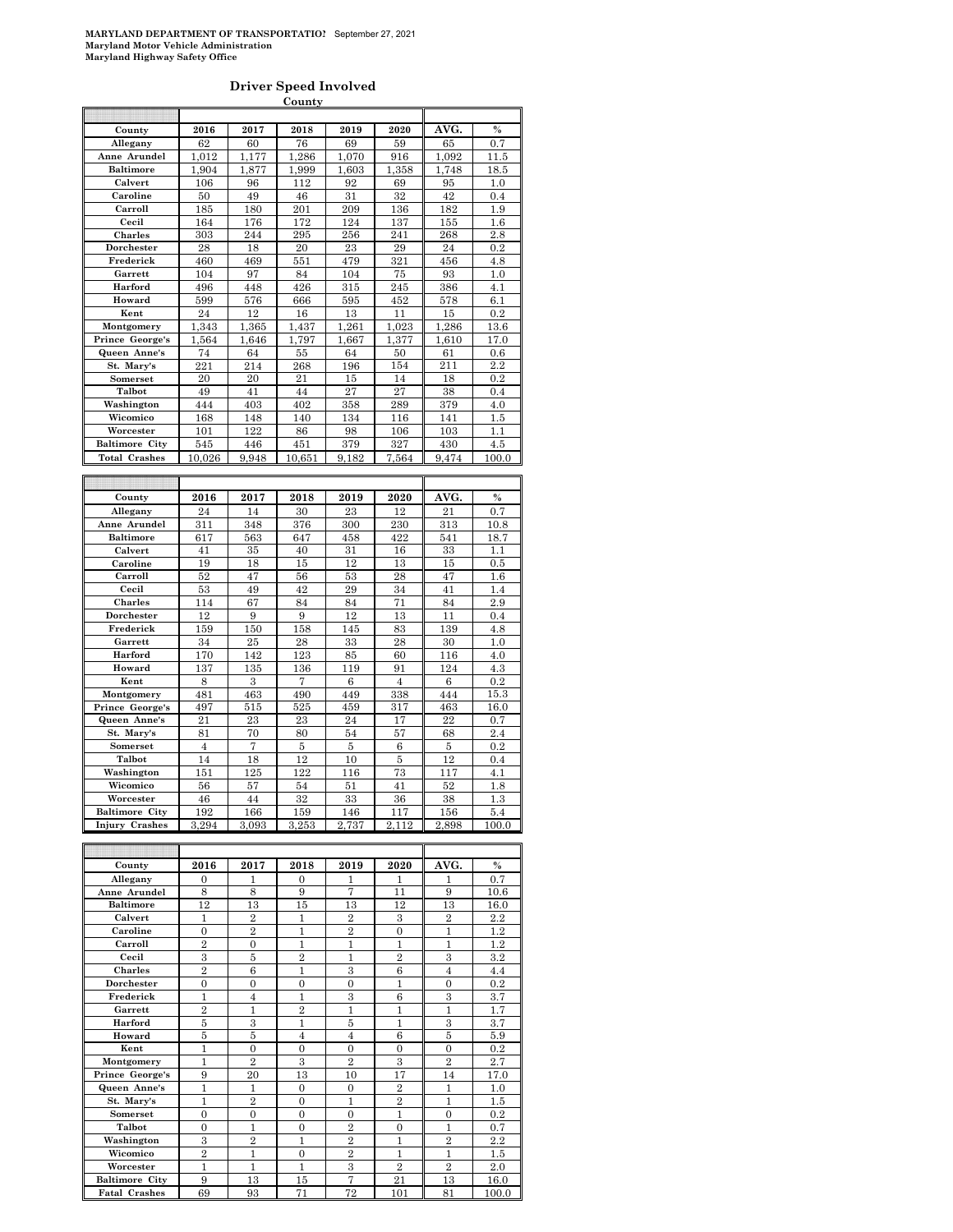|                       |                  |                  | Month            |                  |                  |                  |       |
|-----------------------|------------------|------------------|------------------|------------------|------------------|------------------|-------|
|                       |                  |                  |                  |                  |                  |                  |       |
| Month                 | 2016             | 2017             | 2018             | 2019             | 2020             | AVG.             | $\%$  |
| January               | 892              | 1,056            | 941              | 955              | 712              | 911              | 9.6   |
| February              | 876              | 507              | 982              | 962              | 647              | 795              | 8.4   |
| March                 | 553              | 839              | 827              | 716              | 534              | 694              | 7.3   |
| April                 | 734              | 751              | 650              | 655              | 484              | 655              | 6.9   |
| May                   | 1,075            | 934              | 869              | 838              | 493              | 842              | 8.9   |
| June                  | 740              | 688              | 717              | 663              | 489              | 659              | 7.0   |
| July                  | 786              | 846              | 801              | 649              | 596              | 736              | 7.8   |
| August                | 668              | 802              | 688              | 633              | 723              | 703              | 7.4   |
| September             | 908              | 706              | 1,053            | 496              | 653              | 763              | 8.1   |
| October               | 896              | 932              | 850              | 890              | 790              | 872              | 9.2   |
| November              | 929              | 802              | 1,260            | 664              | 662              | 863              | 9.1   |
| December              | 969              | 1,085            | 1,013            | 1,061            | 781              | 982              | 10.4  |
| Unknown               | $\overline{0}$   | $\overline{0}$   | $\boldsymbol{0}$ | $\boldsymbol{0}$ | $\boldsymbol{0}$ | $\boldsymbol{0}$ | 0.0   |
| <b>Total Crashes</b>  | 10,026           | 9,948            | 10,651           | 9,182            | 7,564            | 9,474            | 100.0 |
|                       |                  |                  |                  |                  |                  |                  |       |
|                       |                  |                  |                  |                  |                  |                  |       |
| Month                 | 2016             | 2017             | 2018             | 2019             | 2020             | AVG.             | $\%$  |
| January               | 277              | 298              | 250              | 263              | 222              | 262              | 9.0   |
| February              | 259              | 155              | 299              | 246              | 190              | 230              | 7.9   |
| March                 | 212              | 230              | ${\bf 269}$      | 205              | 147              | 213              | 7.3   |
| April                 | 263              | 272              | 211              | 207              | 117              | 214              | 7.4   |
| May                   | 339              | 281              | 296              | 241              | 131              | 258              | 8.9   |
| June                  | 256              | 240              | 235              | 232              | 161              | 225              | 7.8   |
| July                  | 257              | 293              | 249              | 229              | 182              | 242              | 8.4   |
| August                | 226              | 258              | 229              | 207              | 215              | 227              | 7.8   |
| September             | 301              | 231              | 294              | 168              | 162              | 231              | 8.0   |
| October               | 308              | 300              | 258              | 269              | 212              | 269              | 9.3   |
| November              | 316              | 261              | 372              | 192              | 176              | 263              | 9.1   |
| December              | 280              | 274              | 291              | 278              | 197              | 264              | 9.1   |
| Unknown               | $\boldsymbol{0}$ | $\boldsymbol{0}$ | $\boldsymbol{0}$ | $\boldsymbol{0}$ | $\boldsymbol{0}$ | $\boldsymbol{0}$ | 0.0   |
| <b>Injury Crashes</b> | 3,294            | 3,093            | 3,253            | 2,737            | 2,112            | 2,898            | 100.0 |
|                       |                  |                  |                  |                  |                  |                  |       |
|                       |                  |                  |                  |                  |                  |                  |       |
| Month                 | 2016             | 2017             | 2018             | 2019             | 2020             | AVG.             | $\%$  |
| January               | 3                | 7                | $\overline{5}$   | $\mathbf{1}$     | $\mathbf{1}$     | $\sqrt{3}$       | 4.2   |
| February              | $8\,$            | $8\,$            | $\,6\,$          | $\overline{4}$   | $\bf 5$          | $\,6\,$          | 7.6   |
| March                 | 3                | 8                | $\overline{4}$   | 8                | 12               | $\overline{7}$   | 8.6   |
| April                 | $\overline{7}$   | $8\,$            | $\overline{7}$   | $\overline{7}$   | $\overline{7}$   | $\overline{7}$   | 8.9   |
| May                   | $\overline{5}$   | $9\phantom{.0}$  | 10               | $\bf 5$          | 11               | 8                | 9.9   |
| June                  | 10               | 11               | $\bf 5$          | $\sqrt{ }$       | 11               | $\boldsymbol{9}$ | 10.8  |

**July** 9 6 6 3 5 13 7 8.9 August | 7 | 7 | 5 | 10 | 11 || 8 | 9.9 **September** 1 10 6 4 9 6 7.4 **October | 3 | 5 | 8 | 7 | 9 || 6 | 7.9 November** 7 4 5 4 6 5 6.4 **December** 6 10 7 10 6 8 9.6 **Unknown** 0 0 0 0 0 0 0.0 **Fatal Crashes** 69 93 71 72 101 81 100.0

# **Driver Speed Involved**

 $\bar{M}$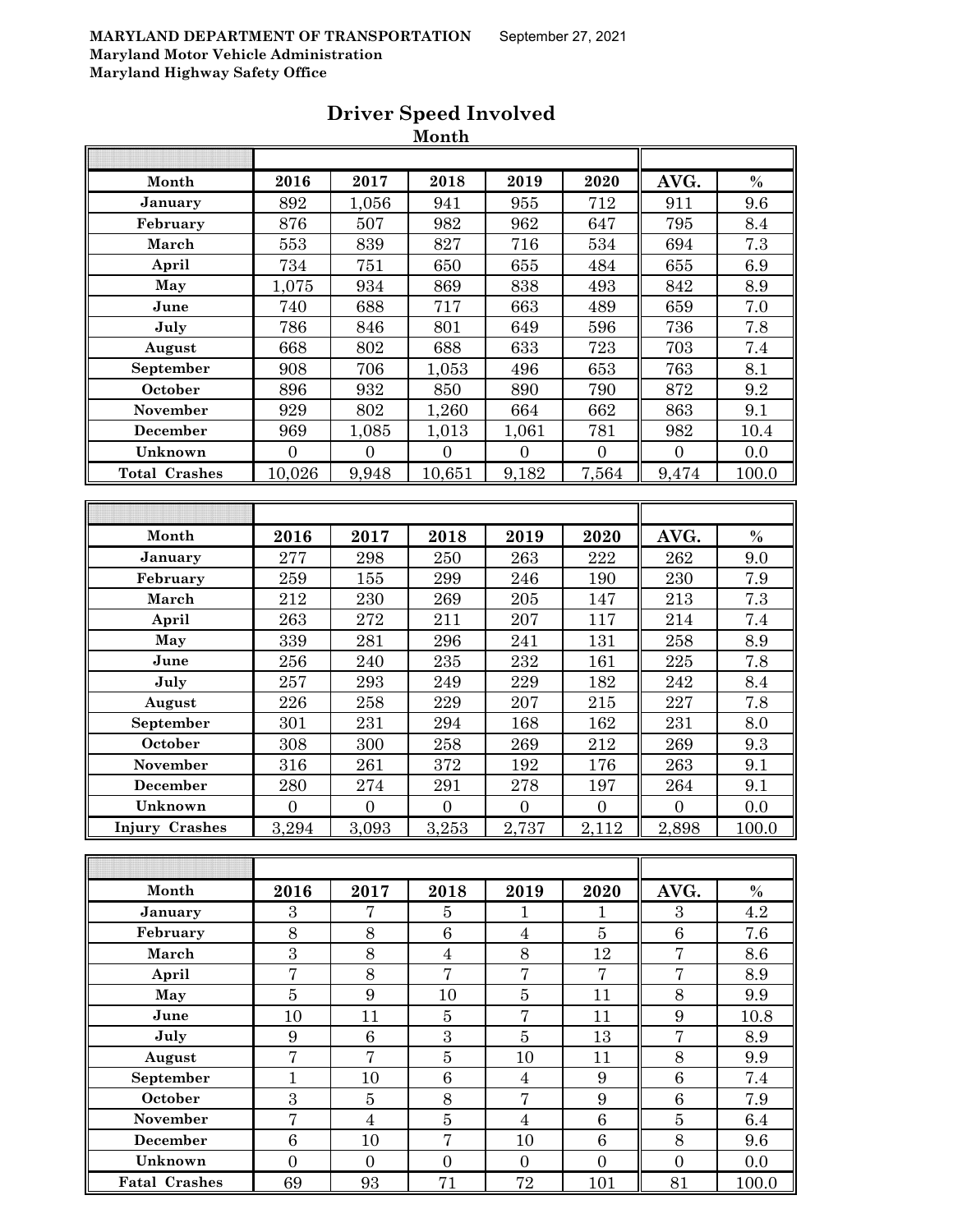September 27, 2021

## **Driver Speed Involved Day of Week**

| Day of Week          | 2016             | 2017           | 2018             | 2019           | 2020           | AVG.           | $\frac{0}{0}$ |
|----------------------|------------------|----------------|------------------|----------------|----------------|----------------|---------------|
| Monday               | 1,352            | 1,368          | 1,599            | 1,375          | 1,106          | 1,360          | 14.4          |
| Tuesday              | 1,484            | 1,483          | 1,592            | 1,348          | 865            | 1,354          | 14.3          |
| Wednesday            | 1,495            | 1,233          | 1,442            | 1,161          | 1,113          | 1,289          | 13.6          |
| Thursday             | 1,490            | 1,428          | 1,572            | 1,274          | 1,263          | 1,405          | 14.8          |
| Friday               | 1,541            | 1,547          | 1,622            | 1,500          | 1,265          | 1,495          | 15.8          |
| Saturday             | 1,508            | 1,632          | 1,441            | 1,159          | 1,088          | 1,366          | 14.4          |
| Sunday               | 1,156            | 1,257          | 1,383            | 1,365          | 864            | 1,205          | 12.7          |
| Unknown              | $\overline{0}$   | $\overline{0}$ | $\overline{0}$   | $\overline{0}$ | $\overline{0}$ | $\overline{0}$ | 0.0           |
| <b>Total Crashes</b> | 10,026           | 9,948          | 10,651           | 9,182          | 7,564          | 9,474          | 100.0         |
|                      |                  |                |                  |                |                |                |               |
|                      |                  |                |                  |                |                |                |               |
| Day of Week          | 2016             | 2017           | 2018             | 2019           | 2020           | AVG.           | $\frac{0}{0}$ |
| Monday               | 450              | 426            | 444              | 413            | 294            | 405            | 14.0          |
| Tuesday              | 504              | 506            | 489              | 400            | 255            | 431            | 14.9          |
| Wednesday            | 491              | 385            | 473              | 335            | 325            | 402            | 13.9          |
| Thursday             | 483              | 436            | 522              | 388            | 349            | 436            | 15.0          |
| Friday               | 497              | 459            | 519              | 476            | 333            | 457            | 15.8          |
| Saturday             | 487              | 481            | 397              | 346            | 323            | 407            | 14.0          |
| Sunday               | 382              | 400            | 409              | 379            | 233            | 361            | 12.4          |
| Unknown              | $\overline{0}$   | $\overline{0}$ | $\overline{0}$   | $\overline{0}$ | $\overline{0}$ | $\overline{0}$ | 0.0           |
| Injury Crashes       | 3,294            | 3,093          | 3,253            | 2,737          | 2,112          | 2,898          | 100.0         |
|                      |                  |                |                  |                |                |                |               |
|                      |                  |                |                  |                |                |                |               |
| Day of Week          | 2016             | 2017           | 2018             | 2019           | 2020           | AVG.           | $\frac{0}{0}$ |
| Monday               | 10               | 14             | 13               | 13             | 17             | 13             | 16.5          |
| Tuesday              | $\overline{5}$   | 10             | 8                | 12             | 13             | 10             | 11.8          |
| Wednesday            | 8                | 13             | 10               | 7              | 15             | 11             | 13.1          |
| Thursday             | 8                | 13             | 15               | $\overline{4}$ | 13             | 11             | 13.1          |
| Friday               | $\overline{5}$   | 10             | $8\,$            | 10             | $8\,$          | 8              | 10.1          |
| Saturday             | 18               | 18             | 10               | 13             | 18             | $15\,$         | 19.0          |
| Sunday               | 15               | 15             | $\overline{7}$   | 13             | 17             | $13\,$         | 16.5          |
| Unknown              | $\boldsymbol{0}$ | $\overline{0}$ | $\boldsymbol{0}$ | $\overline{0}$ | $\overline{0}$ | $\overline{0}$ | 0.0           |
| <b>Fatal Crashes</b> | 69               | 93             | 71               | 72             | 101            | 81             | <u>100.0</u>  |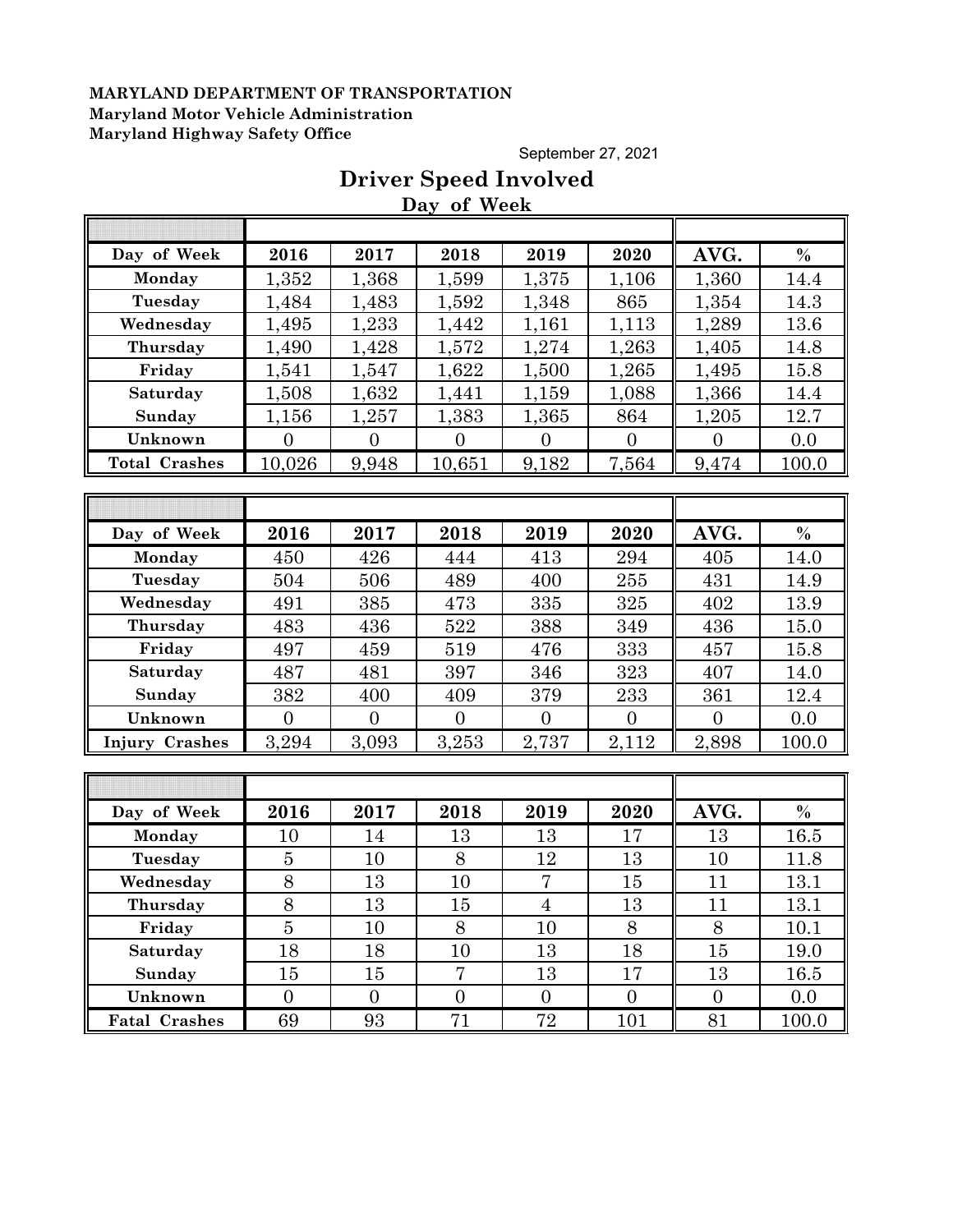#### **Driver Speed Involved Time of Day**

| Time of Dav               | 2016                    | 2017                    | 2018                    | 2019                    | 2020                  | AVG.                    | $\frac{0}{0}$ |
|---------------------------|-------------------------|-------------------------|-------------------------|-------------------------|-----------------------|-------------------------|---------------|
| 12:00 Midnight            | 206                     | 239                     | 261                     | 210                     | 203                   | 224                     | 2.4           |
| 1:00                      | 197                     | 208                     | 215                     | 193                     | 195                   | 202                     | 2.1           |
| 2:00                      | 199                     | 202                     | 193                     | 190                     | 165                   | 190                     | 2.0           |
| 3:00                      | 135                     | 160                     | 178                     | 151                     | 120                   | 149                     | 1.6           |
| 4:00                      | 160                     | 158                     | 153                     | 137                     | 131                   | 148                     | 1.6           |
| 5:00                      | 250                     | 226                     | 260                     | 263                     | 192                   | 238                     | 2.5           |
| 6:00                      | 401                     | 401                     | 447                     | 309                     | 285                   | 369                     | 3.9           |
| 7:00                      | 597                     | 526                     | 633                     | 523                     | 348                   | 525                     | 5.5           |
| 8:00                      | 600                     | 546                     | 629                     | 521                     | 359                   | 531                     | 5.6           |
| 9:00                      | 435                     | 451                     | 500                     | 397                     | 312                   | 419                     | 4.4           |
| 10:00                     | 404                     | 375                     | 425                     | 341                     | 297                   | 368                     | 3.9           |
| 11:00                     | 426                     | 449                     | 510                     | 376                     | 341                   | 420                     | 4.4           |
| 12:00 Noon                | 445                     | 454                     | 512                     | 394                     | 366                   | 434                     | 4.6           |
| 1:00                      | 450                     | 443                     | 510                     | 444                     | 378                   | 445                     | 4.7           |
| 2:00                      | 561                     | 556                     | 580                     | 547                     | 408                   | 530                     | 5.6           |
| 3:00                      | 676                     | 687                     | 720                     | 611                     | 515                   | 642                     | 6.8           |
| 4:00                      | 771                     | 716                     | 731                     | 709                     | 496                   | 685                     | 7.2           |
| 5:00                      | 719                     | 767                     | 792                     | 706                     | 531                   | 703                     | 7.4           |
| 6:00                      | 621                     | 649                     | 659                     | 586                     | 432                   | 589                     | 6.2           |
| 7:00                      | 452                     | 458                     | 424                     | 387                     | 350                   | 414                     | 4.4           |
| 8:00                      | 372                     | 362                     | 337                     | 307                     | 326                   | 341                     | 3.6           |
| 9:00                      | 317                     | 322                     | 341                     | 296                     | 303                   | 316                     | 3.3           |
| 10:00                     | 330                     | 295                     | 333                     | 295                     | 264                   | 303                     | 3.2           |
| 11:00                     | 302                     | 298                     | 308                     | 289                     | 247                   | 289                     | 3.0           |
| Unknown                   | $\boldsymbol{0}$        | $\boldsymbol{0}$        | $\overline{0}$          | $\boldsymbol{0}$        | $\bf{0}$              | $\mathbf{0}$            | 0.0           |
| <b>Total Crashes</b>      | 10,026                  | 9,948                   | 10,651                  | 9,182                   | 7,564                 | 9,474                   | 100.0         |
|                           |                         |                         |                         |                         |                       |                         |               |
|                           |                         |                         |                         |                         |                       |                         |               |
|                           |                         |                         |                         |                         |                       |                         |               |
| Time of Day               | 2016<br>54              | 2017<br>61              | 2018<br>72              | 2019<br>59              | 2020<br>50            | AVG.<br>59              | $\%$<br>2.0   |
| 12:00 Midnight<br>1:00    | 66                      | 56                      | 66                      | 57                      | 54                    | 60                      | 2.1           |
|                           | 59                      | 43                      | 44                      | 41                      | 38                    | 45                      | 1.6           |
| 2:00<br>3:00              | 37                      | 40                      | 44                      | 46                      | 32                    | 40                      | 1.4           |
| 4:00                      | 46                      | 40                      | 38                      | 33                      | 29                    | 37                      | 1.3           |
| 5:00                      | 67                      | 59                      | 67                      | 62                      | 43                    | 60                      | 2.1           |
| 6:00                      | 121                     | 121                     | 124                     | 96                      | 74                    | 107                     | 3.7           |
| 7:00                      | 189                     | 151                     | 180                     | 157                     | 84                    | 152                     | 5.3           |
| 8:00                      | 205                     | 172                     | 202                     | 159                     | 92                    | 166                     | 5.7           |
| 9:00                      | 141                     | 146                     | 145                     | 123                     | 88                    | 129                     | 4.4           |
| 10:00                     | 143                     | 121                     | 127                     | 96                      | 79                    | 113                     | 3.9           |
| 11:00                     | 138                     | 163                     | 163                     | 119                     | 92                    | 135                     | 4.7           |
| 12:00 Noon                | 155                     | 145                     | 176                     | 138                     | 96                    | 142                     | 4.9           |
| 1:00                      | 159                     | 158                     | 157                     | 144                     | 109                   | 145                     | 5.0           |
| 2:00                      | 193                     | 177                     | 180                     | 192                     | 123                   | 173                     | 6.0           |
| 3:00                      | 236                     | 209                     | 234                     | 170                     | 174                   | 205                     | 7.1           |
| 4:00                      | 267                     | 222                     | 239                     | 232                     | 140                   | 220                     | 7.6           |
| 5:00                      | 265                     | 233                     | 226                     | 197                     | 157                   | 216                     | 7.4           |
| 6:00                      | 191                     | 202                     | 206                     | 159                     | 124                   | 176                     | 6.1           |
| 7:00                      | 138                     | 135                     | 129                     | 132                     | 108                   | 128                     | 4.4           |
| 8:00                      | 130                     | 115                     | 103                     | 90                      | 103                   | 108                     | 3.7           |
| 9:00                      | 99                      | 102                     | 120                     | 89                      | 86                    | 99                      | 3.4           |
| 10:00                     | 97                      | 125                     | 112                     | 83                      | 71                    | 98                      | 3.4           |
| 11:00                     | 98                      | 97                      | 99                      | 63                      | 66                    | 85                      | 2.9           |
| Unknown<br>Injury Crashes | $\overline{0}$<br>3,294 | $\overline{0}$<br>3,093 | $\overline{0}$<br>3,253 | $\overline{0}$<br>2,737 | $\mathbf{0}$<br>2,112 | $\overline{0}$<br>2,898 | 0.0<br>100.0  |

| <b>Time of Day</b>   | 2016           | 2017           | 2018           | 2019           | 2020           | AVG.           | $\%$  |
|----------------------|----------------|----------------|----------------|----------------|----------------|----------------|-------|
| 12:00 Midnight       | $\overline{4}$ | 6              | $\overline{4}$ | $\overline{4}$ | 5              | 5              | 5.7   |
| 1:00                 | $\mathbf{1}$   | $\overline{2}$ | 3              | 5              | 6              | 3              | 4.2   |
| 2:00                 | 3              | 5              | $\overline{4}$ | $\overline{2}$ | 9              | 5              | 5.7   |
| 3:00                 | $\mathbf{0}$   | 6              | $\mathbf{1}$   | $\overline{4}$ | $\mathbf{0}$   | $\overline{2}$ | 2.7   |
| 4:00                 | $\mathbf{1}$   | $\mathbf{1}$   | 3              | $\mathbf{1}$   | $\mathbf{0}$   | $\mathbf{1}$   | 1.5   |
| 5:00                 | $\overline{2}$ | $\overline{2}$ | $\mathbf{1}$   | $\Omega$       | 3              | $\overline{2}$ | 2.0   |
| 6:00                 | 3              | $\mathbf{1}$   | $\overline{2}$ | 3              | $\overline{2}$ | $\overline{2}$ | 2.7   |
| 7:00                 | $\overline{2}$ | 3              | $\overline{2}$ | $\overline{2}$ | 3              | $\overline{2}$ | 3.0   |
| 8:00                 | $\mathbf{1}$   | 3              | $\overline{2}$ | $\mathbf{1}$   | $\mathbf{1}$   | $\overline{2}$ | 2.0   |
| 9:00                 | $\overline{2}$ | $\mathbf{1}$   | $\overline{2}$ | $\mathbf{0}$   | 3              | $\overline{2}$ | 2.0   |
| 10:00                | $\overline{2}$ | 1              | 3              | $\mathbf{0}$   | $\overline{2}$ | $\overline{2}$ | 2.0   |
| 11:00                | 3              | $\mathbf{0}$   | 6              | 6              | $\overline{4}$ | $\overline{4}$ | 4.7   |
| $12:00$ Noon         | $\overline{4}$ | 5              | 1              | $\overline{4}$ | $\overline{4}$ | $\overline{4}$ | 4.4   |
| 1:00                 | 3              | 3              | $\overline{4}$ | 3              | 5              | $\overline{4}$ | 4.4   |
| 2:00                 | 3              | $\overline{2}$ | 5              | $\mathbf{1}$   | $\overline{4}$ | 3              | 3.7   |
| 3:00                 | 3              | 5              | 5              | $\mathbf{1}$   | 3              | 3              | 4.2   |
| 4:00                 | $\overline{4}$ | 7              | 3              | 3              | 5              | $\overline{4}$ | 5.4   |
| 5:00                 | $\overline{4}$ | $\overline{4}$ | 7              | 3              | 6              | 5              | 5.9   |
| 6:00                 | $\overline{4}$ | 3              | $\overline{2}$ | 6              | $\overline{2}$ | 3              | 4.2   |
| 7:00                 | $\mathbf{1}$   | 5              | $\overline{4}$ | $\overline{2}$ | 3              | 3              | 3.7   |
| 8:00                 | 6              | 5              | $\mathbf{1}$   | 3              | 9              | 5              | 5.9   |
| 9:00                 | 3              | 7              | 1              | 5              | 8              | 5              | 5.9   |
| 10:00                | 5              | 6              | 3              | $\overline{7}$ | 7              | 6              | 6.9   |
| 11:00                | 5              | 10             | $\overline{2}$ | 6              | 7              | 6              | 7.4   |
| Unknown              | $\mathbf{0}$   | $\Omega$       | $\mathbf{0}$   | $\mathbf{0}$   | $\mathbf{0}$   | $\mathbf{0}$   | 0.0   |
| <b>Fatal Crashes</b> | 69             | 93             | 71             | 72             | 101            | 81             | 100.0 |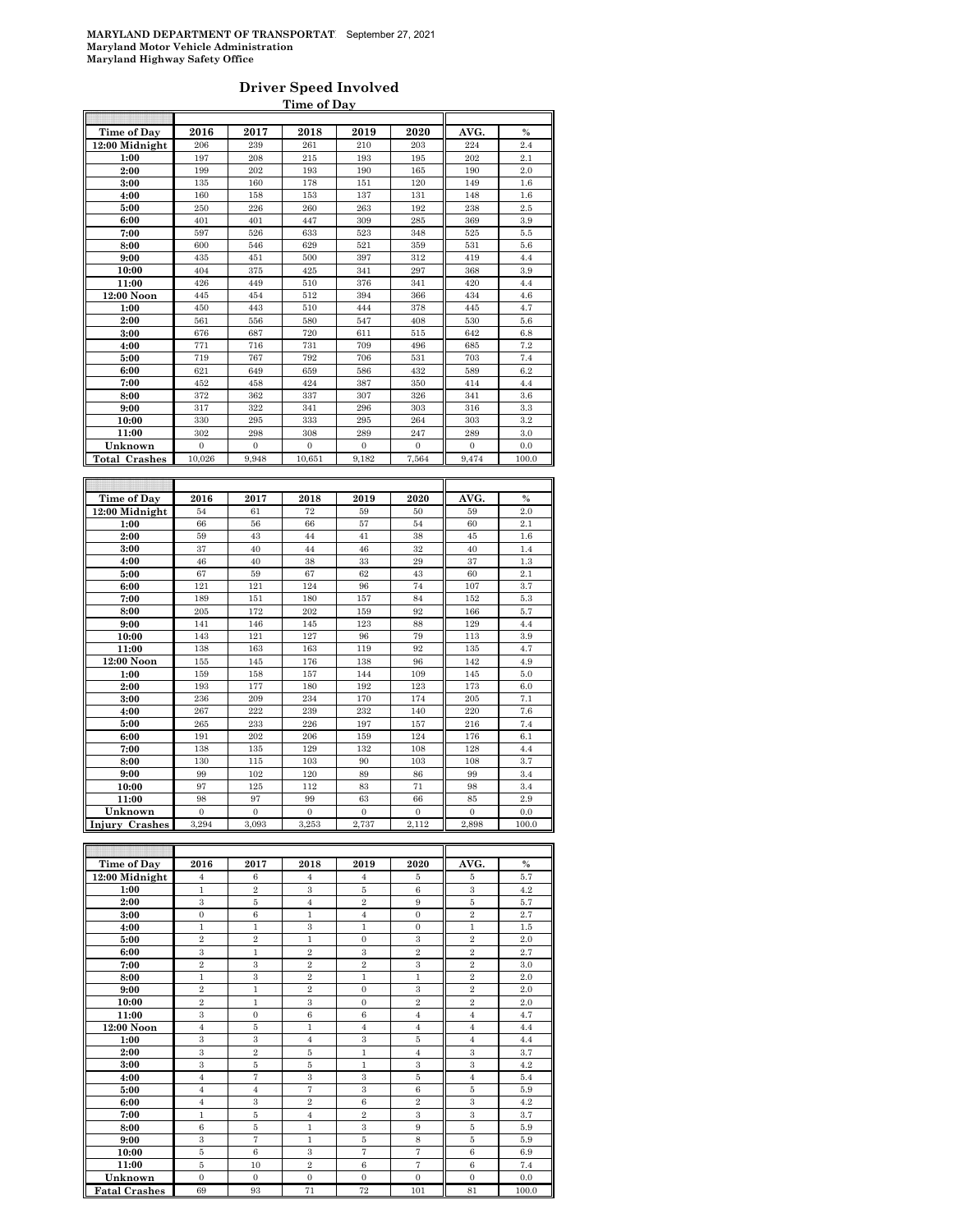#### **Driver Speed Involved Driver Age**

| Driver Age           | 2016   | 2017   | 2018   | 2019   | 2020   | AVG.   | $\%$  |
|----------------------|--------|--------|--------|--------|--------|--------|-------|
| 15 and Under         | 20     | 24     | 12     | 18     | 14     | 18     | 0.1   |
| 16                   | 125    | 116    | 106    | 99     | 73     | 104    | 0.6   |
| 17                   | 395    | 385    | 377    | 286    | 233    | 335    | 2.0   |
| 18                   | 451    | 484    | 502    | 392    | 326    | 431    | 2.5   |
| 19                   | 496    | 471    | 491    | 447    | 381    | 457    | 2.7   |
| 20                   | 517    | 543    | 486    | 459    | 384    | 478    | 2.8   |
| $21 - 24$            | 2,187  | 2,178  | 2,209  | 1,860  | 1,610  | 2,009  | 11.9  |
| $25 - 29$            | 2,530  | 2,464  | 2.593  | 2,194  | 1,674  | 2.291  | 13.5  |
| $30 - 34$            | 1,985  | 1,959  | 2,076  | 1,903  | 1,372  | 1,859  | 11.0  |
| $35 - 39$            | 1,509  | 1,629  | 1,792  | 1,570  | 1,116  | 1,523  | 9.0   |
| $40 -$<br>44         | 1,379  | 1,304  | 1,437  | 1,236  | 929    | 1,257  | 7.4   |
| $45 -$<br>49         | 1,338  | 1,283  | 1,413  | 1,161  | 757    | 1,190  | 7.0   |
| $50 -$<br>54         | 1,306  | 1,246  | 1,248  | 1,100  | 679    | 1.116  | 6.6   |
| $55 - 59$            | 1,047  | 1,078  | 1,150  | 1,017  | 647    | 988    | 5.8   |
| $60 - 64$            | 740    | 729    | 798    | 712    | 501    | 696    | 4.1   |
| $65 - 69$            | 507    | 445    | 505    | 418    | 296    | 434    | 2.6   |
| $70 - 79$            | 445    | 388    | 493    | 419    | 281    | 405    | 2.4   |
| $80 +$               | 135    | 150    | 158    | 151    | 84     | 136    | 0.8   |
| Unknown              | 1,131  | 1,281  | 1,188  | 1,301  | 1,138  | 1,208  | 7.1   |
| <b>Total Drivers</b> | 18,243 | 18,157 | 19,034 | 16,743 | 12,495 | 16,934 | 100.0 |
|                      |        |        |        |        |        |        |       |
|                      |        |        |        |        |        |        |       |
| Driver Age           | 2016   | 2017   | 2018   | 2019   | 2020   | AVG.   | $\%$  |
| 15 and Under         | 8      | 10     | 5      | 8      | 4      | 7      | 0.2   |
| 16                   | 29     | 25     | 20     | 22     | 17     | 23     | 0.8   |
| 17                   | 97     | 72     | 69     | 45     | 47     | 66     | 2.2   |
| 18                   | 92     | 87     | 102    | 71     | 49     | 80     | 2.7   |
| 19                   | 81     | 82     | 82     | 86     | 64     | 79     | 2.6   |
| 20                   | 103    | 92     | 96     | 83     | 73     | 89     | 3.0   |
| $21 - 24$            | 424    | 368    | 360    | 285    | 303    | 348    | 11.6  |
| 29<br>$25 -$         | 489    | 454    | 471    | 409    | 315    | 428    | 14.2  |
| $30 - 34$            | 363    | 360    | 381    | 331    | 269    | 341    | 11.4  |
| $35 - 39$            | 303    | 298    | 312    | 304    | 185    | 280    | 9.3   |
| $40 - 44$            | 277    | 247    | 271    | 221    | 163    | 236    | 7.9   |
| $45 - 49$            | 243    | 263    | 267    | 221    | 157    | 230    | 7.7   |
| $50 - 54$            | 275    | 262    | 248    | 227    | 124    | 227    | 7.6   |
|                      |        | $\sim$ |        |        |        |        |       |

| $40 - 44$              | 277   | 247   | 271   | 221   | 163   | 236   | 7.9   |
|------------------------|-------|-------|-------|-------|-------|-------|-------|
| $45 - 49$              | 243   | 263   | 267   | 221   | 157   | 230   | 7.7   |
| $50 - 54$              | 275   | 262   | 248   | 227   | 124   | 227   | 7.6   |
| $55 - 59$              | 196   | 186   | 217   | 193   | 136   | 186   | 6.2   |
| $60 - 64$              | 157   | 170   | 177   | 154   | 104   | 152   | 5.1   |
| $65 - 69$              | 99    | 92    | 109   | 86    | 63    | 90    | 3.0   |
| $70 - 79$              | 112   | 99    | 109   | 96    | 55    | 94    | 3.1   |
| $80 +$                 | 33    | 28    | 35    | 40    | 14    | 30    | 1.0   |
| Unknown                | 16    | 19    | 16    | 15    | 11    | 15    | 0.5   |
| <b>Injured Drivers</b> | 3,397 | 3,214 | 3,347 | 2,897 | 2,153 | 3,002 | 100.0 |

 $\overline{a}$ 

| Driver Age               | 2016           | 2017           | 2018           | 2019           | 2020           | AVG.           | $\%$  |
|--------------------------|----------------|----------------|----------------|----------------|----------------|----------------|-------|
| 15 and Under             | $\Omega$       | $\Omega$       | $\Omega$       | 1              | $\Omega$       | $\Omega$       | 0.3   |
| 16                       | $\overline{0}$ | $\overline{0}$ | $\Omega$       | 1              | $\Omega$       | $\overline{0}$ | 0.3   |
| 17                       | 1              | $\overline{2}$ | $\overline{0}$ | $\overline{0}$ | $\overline{2}$ | 1              | 1.5   |
| 18                       | 1              | 3              | $\mathbf{1}$   | 1              | $\mathbf{0}$   | 1              | 1.8   |
| 19                       | 1              | $\overline{2}$ | $\mathbf{1}$   | 3              | 4              | $\overline{2}$ | 3.3   |
| 20                       | 5              | $\Omega$       | $\mathbf{1}$   | $\Omega$       | 5              | $\overline{2}$ | 3.3   |
| $21 - 24$                | 3              | 13             | $\overline{7}$ | 14             | 10             | 9              | 14.3  |
| $25 - 29$                | 10             | 16             | 6              | 5              | 16             | 11             | 16.1  |
| $30 - 34$                | 6              | 7              | 9              | 5              | 12             | 8              | 11.9  |
| $35 - 39$                | 5              | 5              | $\overline{2}$ | 6              | 9              | 5              | 8.2   |
| $40 - 44$                | $\overline{4}$ | 7              | 5              | 3              | 5              | $\overline{5}$ | 7.3   |
| $45 - 49$                | $\overline{4}$ | 5              | $\overline{2}$ | 5              | 3              | $\overline{4}$ | 5.8   |
| $50 - 54$                | 5              | 5              | 3              | 3              | 6              | $\overline{4}$ | 6.7   |
| $55 - 59$                | $\overline{2}$ | 3              | 5              | 5              | 3              | $\overline{4}$ | 5.5   |
| $60 - 64$                | 1              | $\overline{0}$ | $\overline{2}$ | $\overline{2}$ | 3              | $\overline{2}$ | 2.4   |
| $65 - 69$                | $\overline{4}$ | 3              | 3              | 1              | 3              | 3              | 4.3   |
| $70 - 79$                | 3              | $\overline{0}$ | $\overline{2}$ | 1              | 1              | 1              | 2.1   |
| $80 +$                   | $\mathbf{1}$   | $\overline{2}$ | $\mathbf{1}$   | $\overline{2}$ | 1              | 1              | 2.1   |
| Unknown                  | 3              | $\overline{5}$ | $\Omega$       | 1              | $\Omega$       | $\overline{2}$ | 2.7   |
| <b>Driver Fatalities</b> | 59             | 78             | 50             | 59             | 83             | 66             | 100.0 |

**Driver pages - all drivers involved.**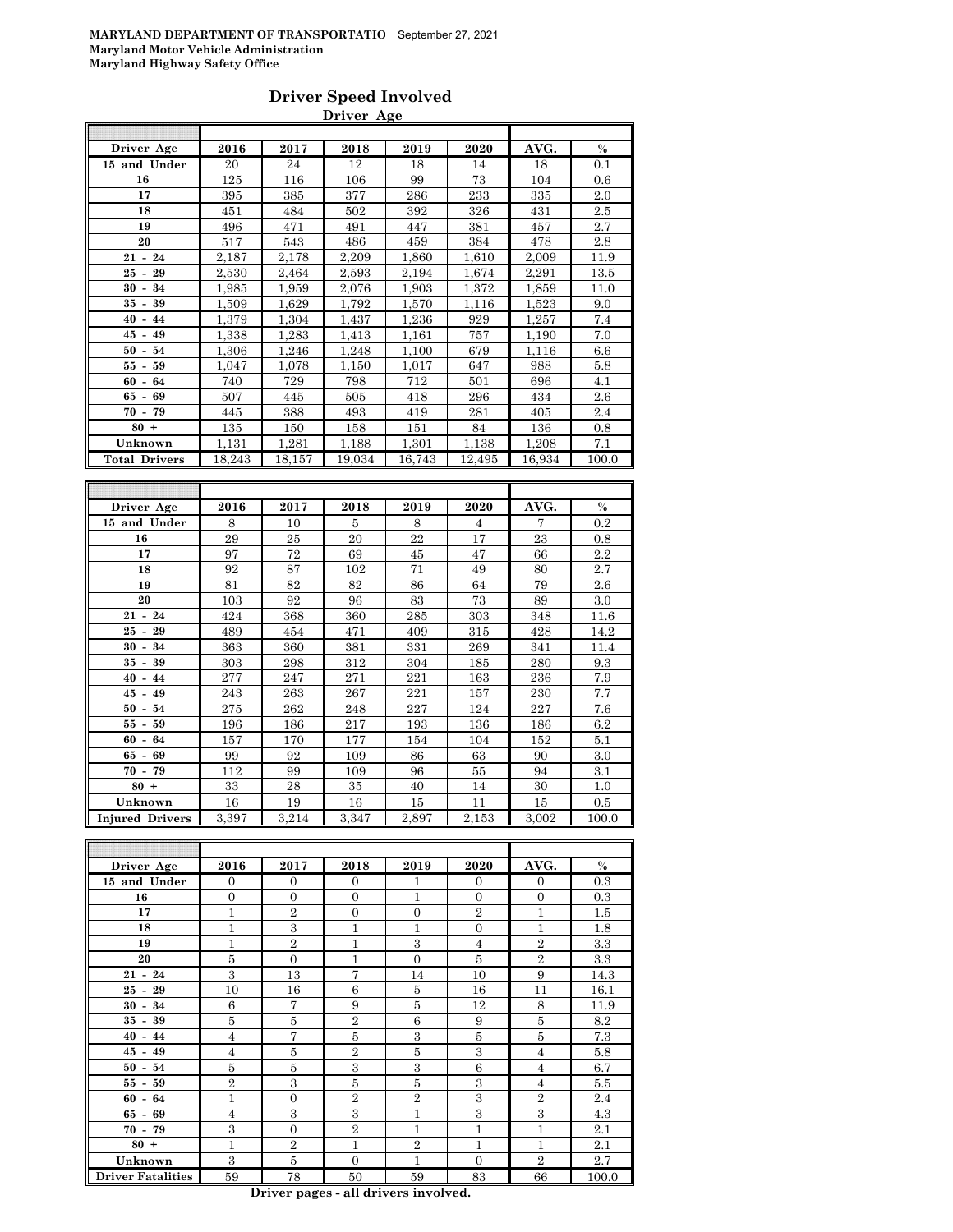| Driver Gender        | 2016         | 2017   | 2018   | 2019   | 2020   | AVG.   | $\frac{0}{0}$ |
|----------------------|--------------|--------|--------|--------|--------|--------|---------------|
| Male                 | 10,680       | 10,501 | 10,982 | 9,559  | 7,550  | 9,854  | 58.2          |
| Female               | 6,371        | 6,298  | 6,772  | 5,815  | 3,803  | 5,812  | 34.3          |
| Unknown              | 1,192        | 1,358  | 1,280  | 1,369  | 1,142  | 1,268  | 7.5           |
| <b>Total Drivers</b> | 18,243       | 18,157 | 19,034 | 16,743 | 12,495 | 16,934 | 100.0         |
|                      |              |        |        |        |        |        |               |
|                      |              |        |        |        |        |        |               |
| Driver Gender        | 2016         | 2017   | 2018   | 2019   | 2020   | AVG.   | $\frac{0}{0}$ |
|                      | . <b>. .</b> | .      | .      | .      | .      | .      | __            |

### **Driver Speed Involved Driver Gender**

 $\overline{\mathbf{a}}$ 

| <b>Driver</b><br>Gender | 2016  | 2017  | 2018  | 2019  | 2020  | AVG.  | $\%$  |
|-------------------------|-------|-------|-------|-------|-------|-------|-------|
| Male                    | ,827  | .722  | ,789  | 1,524 | ,297  | 1,632 | 54.4  |
| Female                  | ,542  | 1,459 | ,525  | 1,351 | 843   | 1,344 | 44.8  |
| Unknown                 | 28    | 33    | 33    | 22    | 13    | 26    | 0.9   |
| <b>Driver Injuries</b>  | 3,397 | 3,214 | 3,347 | 2,897 | 2,153 | 3,002 | 100.0 |

| Driver Gender            | 2016 | 2017 | 2018 | 2019 | 2020 | AVG. | $\frac{0}{0}$ |
|--------------------------|------|------|------|------|------|------|---------------|
| Male                     | 44   | 68   | 38   | 46   | 74   | 54   | 82.1          |
| Female                   | 14   | 10   | 12   | 13   |      | 12   | 17.6          |
| Unknown                  |      |      |      |      |      |      | 0.3           |
| <b>Driver Fatalities</b> | 59   | 78   | 50   | 59   | 83   | 66   | 100.0         |

**Driver pages - all drivers involved.**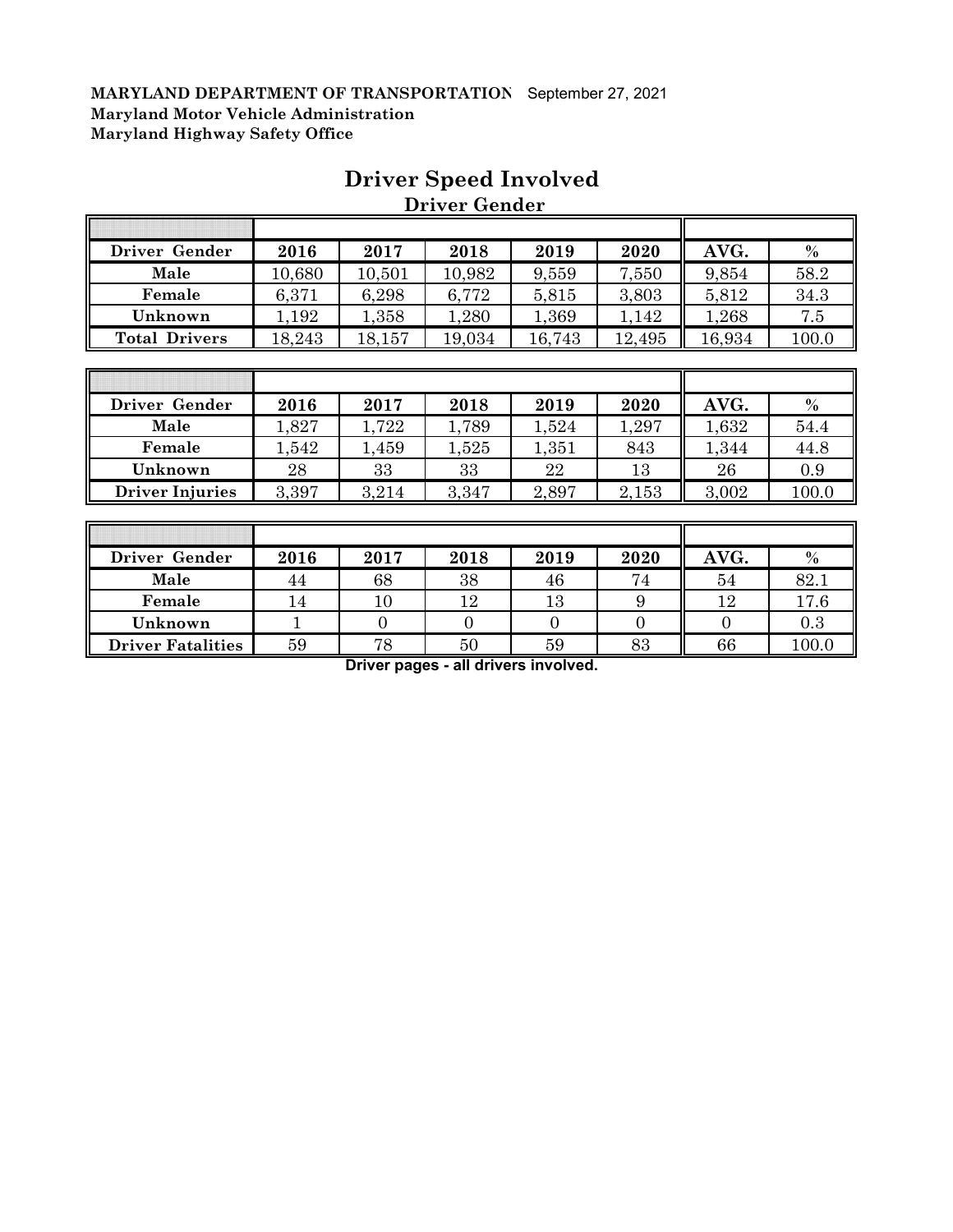$\overline{\phantom{a}}$ 

#### **Driver Speed Involved Driver Safety Equipment Use**

| <b>Safety Equipment</b>             | 2016             | 2017             | 2018             | 2019             | 2020             | AVG.             | $\%$          |
|-------------------------------------|------------------|------------------|------------------|------------------|------------------|------------------|---------------|
| Not Applicable                      | 211              | 239              | 223              | 234              | 202              | 222              | $1.3\,$       |
| None                                | 312              | 322              | 274              | 304              | 300              | 302              | 1.8           |
| Lap belt only                       | 16               | 19               | 36               | 14               | 7                | 18               | 0.1           |
| Shoulder belt only                  | 61               | 65               | 50               | 32               | 40               | 50               | 0.3           |
| Shoulder/Lap belt(s)                | 15,774           | 15,396           | 16,508           | 14,118           | 10,213           | 14,402           | 85.0          |
| Child/Youth restraint               | $\mathbf{0}$     | $\mathbf{0}$     | $\mathbf{0}$     | $\overline{0}$   | $\Omega$         | $\overline{0}$   | 0.0           |
| Child restraint forward             | 1                | $\overline{2}$   | 1                | 0                | 0                | 1                | 0.0           |
| Child restraint rear                | $\boldsymbol{0}$ | 0                | $\boldsymbol{0}$ | $\overline{0}$   | 0                | $\overline{0}$   | 0.0           |
| <b>Booster seat</b>                 | $\mathbf{0}$     | 1                | $\overline{0}$   | $\mathbf{0}$     | $\overline{0}$   | $\boldsymbol{0}$ | 0.0           |
| Child restraint unknow              | $\boldsymbol{0}$ | $\boldsymbol{0}$ | $\mathbf{1}$     | $\overline{2}$   | $\mathbf{1}$     | $\mathbf{1}$     | 0.0           |
| Mc/Bike helmet                      | 109              | 114              | 72               | 94               | 106              | 99               | 0.6           |
| Mc/bike shield only                 | $\overline{2}$   | 3                | $\boldsymbol{0}$ | 0                | $\overline{2}$   | 1                | 0.0           |
| Mc/bike helmet & shield             | 57               | 76               | 55               | 62               | 64               | 63               | 0.4           |
| Protective pads                     | $\mathbf{0}$     | $\mathbf{0}$     | $\overline{2}$   | $\mathbf{1}$     | $\mathbf{1}$     | $\mathbf{1}$     | 0.0           |
| Reflective clothing                 | $\overline{2}$   | 4                | $\boldsymbol{0}$ | 0                | $\overline{2}$   | $\overline{2}$   | 0.0           |
| Lighting                            | $\boldsymbol{0}$ | $\overline{0}$   | $\overline{0}$   | $\overline{0}$   | 1                | $\boldsymbol{0}$ | 0.0           |
| Air bag only                        | $\boldsymbol{0}$ | $\boldsymbol{0}$ | $\boldsymbol{0}$ | $\boldsymbol{0}$ | $\boldsymbol{0}$ | $\overline{0}$   | 0.0           |
| Air bag and belts                   | $\overline{0}$   | $\overline{0}$   | $\overline{0}$   | $\overline{0}$   | $\overline{0}$   | $\overline{0}$   | 0.0           |
| Other                               | 9                | 7                | 3                | 9                | 3                | 6                | 0.0           |
| Unknown                             | 1,689            | 1,909            | 1,809            | 1,873            | 1,553            | 1,767            | 10.4          |
| <b>Total Drivers</b>                | 18,243           | 18.157           | 19,034           | 16,743           | 12.495           | 16.934           | 100.0         |
|                                     |                  |                  |                  |                  |                  |                  |               |
|                                     |                  |                  |                  |                  |                  |                  |               |
| <b>Safety Equipment</b>             | 2016             | 2017             | 2018             | 2019             | 2020             | AVG.             | %             |
| <b>Not Applicable</b>               | 26               | 42               | 33               | 42               | 29               | 34               | 1.1           |
| None                                | 159              | 154              | 134              | 147              | 173              | 153              | 5.1           |
| Lap belt only                       | $\overline{4}$   | 5                | 11               | $\overline{4}$   | $\overline{4}$   | $\,6$            | 0.2           |
| Shoulder belt only                  | 9                | 15               | 19               | 15               | 3                | 12               | 0.4           |
| Shoulder/Lap belt(s)                | 2,931            | 2,679            | 2,912            | 2,437            | 1,704            | 2,533            | 84.4          |
| Child/Youth restraint               | $\mathbf{0}$     | $\boldsymbol{0}$ | $\overline{0}$   | $\boldsymbol{0}$ | $\overline{0}$   | $\boldsymbol{0}$ | 0.0           |
| Child restraint forward             | 1                | 1                | $\boldsymbol{0}$ | 0                | $\boldsymbol{0}$ | $\boldsymbol{0}$ | 0.0           |
| Child restraint rear                | $\mathbf{0}$     | $\mathbf{0}$     | $\overline{0}$   | $\overline{0}$   | $\overline{0}$   | $\mathbf{0}$     | 0.0           |
| <b>Booster</b> seat                 | $\mathbf{0}$     | 1                | $\boldsymbol{0}$ | $\boldsymbol{0}$ | $\boldsymbol{0}$ | $\boldsymbol{0}$ | 0.0           |
| Child restraint unknow:             | $\mathbf{0}$     | $\overline{0}$   | $\mathbf{1}$     | $\overline{0}$   | 0                | $\overline{0}$   | 0.0           |
| Mc/Bike helmet                      | 82               | 75               | 55               | 71               | 74               | 71               | 2.4           |
| Mc/bike shield only                 | $\overline{2}$   | $\overline{2}$   | $\boldsymbol{0}$ | $\boldsymbol{0}$ | 1                | 1                | 0.0           |
|                                     |                  |                  |                  |                  |                  |                  |               |
|                                     |                  |                  |                  |                  |                  |                  |               |
| Mc/bike helmet & shielc             | 41               | 60               | 41               | 42               | 38               | 44               | 1.5           |
| Protective pads                     | $\boldsymbol{0}$ | $\boldsymbol{0}$ | 0                | 0                | 0                | $\mathbf{0}$     | 0.0           |
| Reflective clothing                 | $\overline{0}$   | $\overline{0}$   | $\overline{0}$   | $\overline{0}$   | $\overline{0}$   | $\boldsymbol{0}$ | 0.0           |
| Lighting                            | $\boldsymbol{0}$ | $\boldsymbol{0}$ | $\boldsymbol{0}$ | $\boldsymbol{0}$ | $\boldsymbol{0}$ | $\mathbf{0}$     | 0.0           |
| Air bag only                        | $\overline{0}$   | $\overline{0}$   | $\overline{0}$   | $\overline{0}$   | $\overline{0}$   | $\overline{0}$   | 0.0           |
| Air bag and belts                   | $\boldsymbol{0}$ | $\boldsymbol{0}$ | $\boldsymbol{0}$ | $\boldsymbol{0}$ | $\boldsymbol{0}$ | $\boldsymbol{0}$ | 0.0           |
| Other                               | $\overline{2}$   | 1                | $\mathbf{1}$     | $\mathbf{1}$     | $\overline{0}$   | $\mathbf{1}$     | 0.0           |
| Unknown                             | 140              | 179              | 140              | 138              | 127              | 145              | 4.8           |
| <b>Driver Injuries</b>              | 3.397            | 3,214            | 3,347            | 2,897            | 2,153            | 3,002            | 100.0         |
|                                     |                  |                  |                  |                  |                  |                  |               |
|                                     |                  |                  |                  |                  |                  |                  |               |
| <b>Safety Equipment</b>             | 2016             | 2017             | 2018             | 2019             | 2020             | AVG.             | $\%$          |
| Not Applicable                      | 1                | 1.               | 0                | 0                | ı.               | 1                | 0.9           |
| None                                | 13               | 26               | 22               | 18               | 26               | 21               | 31.9          |
| Lap belt only                       | $\boldsymbol{0}$ | $\boldsymbol{0}$ | $\boldsymbol{0}$ | $\boldsymbol{0}$ | 0                | $\mathbf{0}$     | 0.0           |
| Shoulder belt only                  | $\boldsymbol{0}$ | $\mathbf{0}$     | $\boldsymbol{0}$ | $\boldsymbol{0}$ | $\mathbf{1}$     | $\boldsymbol{0}$ | 0.3           |
| Shoulder/Lap belt(s)                | 18               | 20               | 14               | 14               | 18               | 17               | 25.5          |
| Child/Youth restraint               | $\boldsymbol{0}$ | $\mathbf{0}$     | 0                | 0                | $\boldsymbol{0}$ | $\boldsymbol{0}$ | 0.0           |
| Child restraint forward             | $\mathbf{0}$     | $\boldsymbol{0}$ | $\mathbf{0}$     | $\mathbf{0}$     | $\overline{0}$   | $\boldsymbol{0}$ | 0.0           |
| Child restraint rear                | $\overline{0}$   | $\mathbf{0}$     | $\overline{0}$   | $\overline{0}$   | $\overline{0}$   | $\boldsymbol{0}$ | 0.0           |
| <b>Booster seat</b>                 | $\boldsymbol{0}$ | 0                | 0                | $\boldsymbol{0}$ | 0                | $\boldsymbol{0}$ | 0.0           |
| Child restraint unk.                | $\boldsymbol{0}$ | $\boldsymbol{0}$ | $\boldsymbol{0}$ | $\boldsymbol{0}$ | $\boldsymbol{0}$ | $\boldsymbol{0}$ | 0.0           |
| Mc/Bike helmet                      | 13               | 14               | 4                | 8                | 16               | 11               | 16.7          |
| Mc/bike shield only                 | $\mathbf{0}$     | $\mathbf{0}$     | $\overline{0}$   | $\overline{0}$   | 1                | $\boldsymbol{0}$ | 0.3           |
| Mc/bike helmet & shield             | 7                | 6                | 4                | 7                | 11               | 7                | 10.6          |
| Protective pads                     | $\boldsymbol{0}$ | $\overline{0}$   | $\overline{0}$   | $\boldsymbol{0}$ | $\boldsymbol{0}$ | $\boldsymbol{0}$ | 0.0           |
| Reflective clothing                 | $\boldsymbol{0}$ | $\boldsymbol{0}$ | 0                | 0                | $\boldsymbol{0}$ | $\boldsymbol{0}$ | 0.0           |
| Lighting                            | $\overline{0}$   | $\overline{0}$   | $\overline{0}$   | $\overline{0}$   | $\overline{0}$   | $\overline{0}$   | 0.0           |
| Air bag only                        | $\boldsymbol{0}$ | 0                | $\boldsymbol{0}$ | $\boldsymbol{0}$ | 0                | $\boldsymbol{0}$ | 0.0           |
| Air bag and belts                   | $\boldsymbol{0}$ | $\boldsymbol{0}$ | $\boldsymbol{0}$ | $\boldsymbol{0}$ | $\overline{0}$   | $\boldsymbol{0}$ | 0.0           |
| Other                               | $\boldsymbol{0}$ | $\mathbf{1}$     | $\boldsymbol{0}$ | $\boldsymbol{0}$ | $\boldsymbol{0}$ | $\boldsymbol{0}$ | 0.3           |
| Unknown<br><b>Driver Fatalities</b> | 7<br>59          | 10<br>78         | 6<br>50          | 12<br>59         | 9<br>83          | 9<br>66          | 13.4<br>100.0 |

**Driver pages - all drivers involved.**

**Note: None & Air Bag are counted as no safety equipment in use.**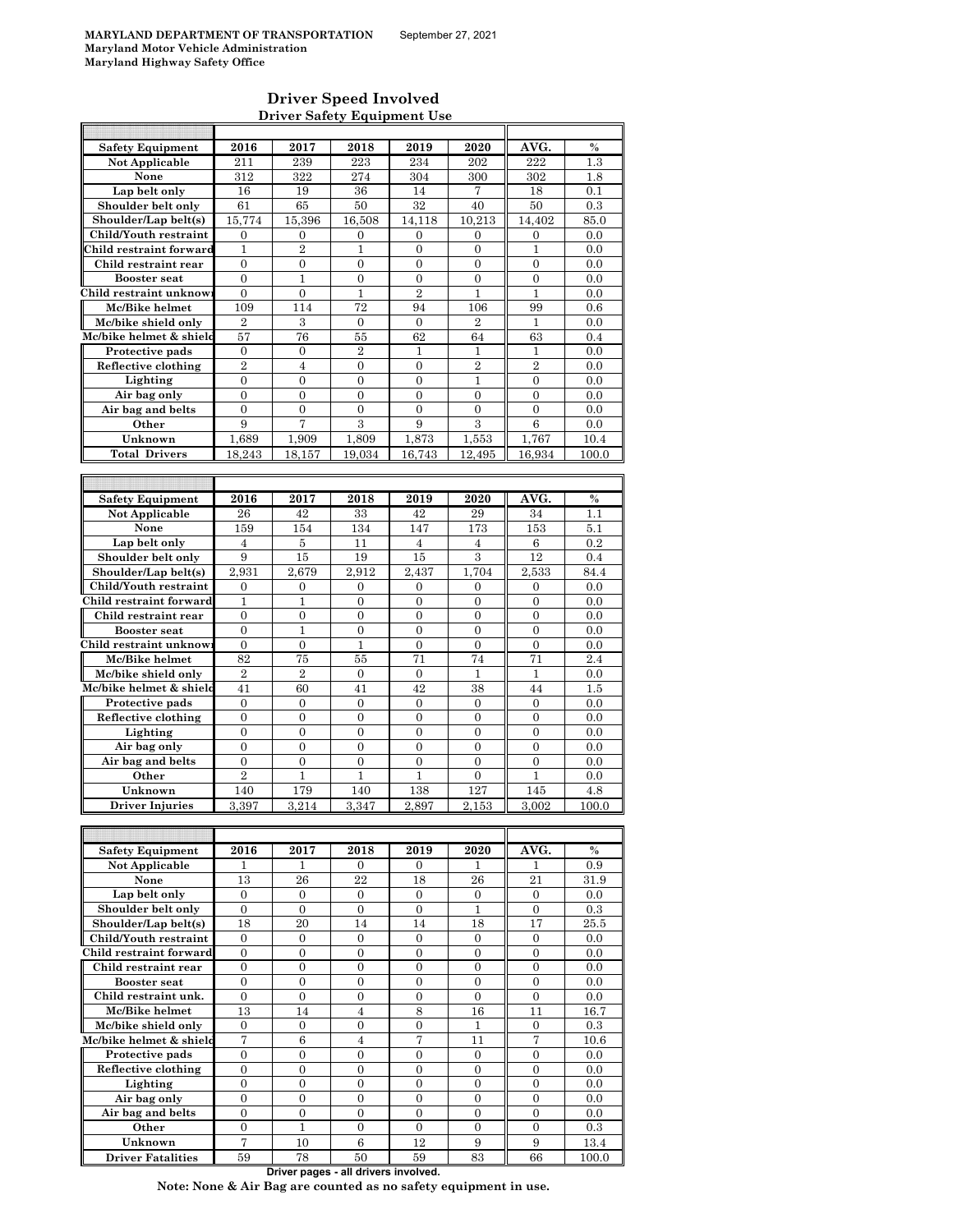# **Driver Speed Involved**

|                           |                  |                  | Passenger Age    |                  |                  |                  |            |
|---------------------------|------------------|------------------|------------------|------------------|------------------|------------------|------------|
|                           |                  |                  |                  |                  |                  |                  |            |
| Passenger Age             | 2016             | 2017             | 2018             | 2019             | 2020             | AVG.             | $\%$       |
| Under 5                   | 481              | 532              | 595              | 446              | 302              | 471              | 9.3        |
| $5-9$                     | 472              | 484              | 444              | 409              | 252              | 412              | 8.1        |
| $10 - 11$                 | 176              | 209              | 169              | 174              | 87               | 163              | $3.2\,$    |
| $12 - 13$                 | 193              | 186              | 198              | 169              | 119              | 173              | 3.4        |
| $14 - 15$                 | 233              | 228              | 282              | 224              | 164              | 226              | 4.5        |
| $16 - 17$                 | 382              | 392              | 494              | 328              | 298              | 379              | 7.5        |
| $18 - 19$                 | 368              | 428              | 355              | 392              | 324              | 373              | 7.4        |
| $20 - 24$                 | 711              | 737              | 740              | 660              | 539              | 677              | 13.4       |
| $25 - 29$                 | 471              | 540              | 489              | 462              | 384              | 469              | 9.3        |
| $30 - 34$                 | 340              | 379              | 406              | 352              | 255              | 346              | 6.8        |
| $35 - 39$                 | 241              | 274              | 283              | 244              | 193              | 247              | 4.9        |
| $40 - 44$                 | 184              | 219              | 233              | 197              | 137              | 194              | 3.8        |
| $45 - 49$                 | 177              | 207              | 198              | 172              | 118              | 174              | 3.4        |
| $50 - 54$                 | 178              | 209              | 223              | 156              | 119              | 177              | 3.5        |
| $55 - 59$                 | 168              | 185              | 182              | 157              | 96               | 158              | 3.1        |
| $60 -$<br>64              | 143              | 150              | 143              | 113              | 84               | 127              | 2.5        |
| $65 - 69$                 | 88               | 106              | 122              | 120              | 50               | 97               | 1.9        |
| $70 - 79$                 | 99               | 127              | 149              | 128              | 62               | 113              | 2.2        |
| $80 +$                    | 73               | 99               | 116              | 87               | 33               | 82               | $1.6\,$    |
| Unknown                   | 4                | $\overline{2}$   | $\overline{0}$   | $\boldsymbol{0}$ | $\overline{0}$   | 1                | 0.0        |
| <b>Total Passengers</b>   | 5,182            | 5,693            | 5,821            | 4,990            | 3,616            | 5,060            | 100.0      |
|                           |                  |                  |                  |                  |                  |                  |            |
|                           |                  |                  |                  |                  |                  |                  |            |
| Passenger Age             | 2016             | 2017             | 2018             | 2019             | 2020             | AVG.             | $\%$       |
| Under 5<br>$5-9$          | 114              | 139              | 143              | 82<br>72         | 67               | 109<br>91        | 9.1<br>7.6 |
| $10 - 11$                 | 111<br>43        | 110<br>56        | 104<br>32        | 32               | 58<br>16         | 36               | 3.0        |
| $12 - 13$                 | 43               | 47               | 28               | 31               | 15               | 33               | 2.7        |
| $14 - 15$                 | 49               | 40               | 49               | 46               | 31               | 43               | 3.6        |
| $16 - 17$                 | 87               | 77               | 88               | 82               | 66               | 80               | 6.7        |
| $18 - 19$                 | 99               | 90               | 91               | 94               | 82               | 91               | 7.6        |
| $20 - 24$                 | 195              | 153              | 179              | 130              | 113              | 154              | 12.9       |
| $25 -$<br>29              | 134              | 124              | 91               | 111              | 98               | 112              | 9.4        |
| $30 - 34$                 | 95               | 98               | 90               | 89               | 50               | 84               | 7.1        |
| $35 -$<br>39              | 67               | 62               | 67               | 53               | 50               | 60               | 5.0        |
| $40 - 44$                 | 50               | 60               | 49               | 34               | 26               | 44               | 3.7        |
| $45 - 49$                 | 61               | 55               | 46               | 42               | 32               | 47               | 4.0        |
| $50 - 54$                 | 65               | 60               | 53               | 37               | 30               | 49               | 4.1        |
| $55 - 59$                 | 46               | 47               | 39               | 55               | 34               | 44               | 3.7        |
| $60 - 64$                 | 48               | 43               | 42               | 26               | 20               | 36               | 3.0        |
| 65 -<br>69                | 24               | 29               | 37               | 28               | 15               | 27               | 2.2        |
| $70 - 79$                 | 37               | 41               | 40               | 25               | 22               | 33               | 2.8        |
| $80 +$                    | 26               | 28               | 21               | 21               | 8                | 21               | 1.7        |
| Unknown                   | $\overline{2}$   | $\boldsymbol{0}$ | $\boldsymbol{0}$ | $\boldsymbol{0}$ | $\boldsymbol{0}$ | 0                | 0.0        |
| <b>Injured Passengers</b> | 1,396            | 1,359            | 1,289            | 1,090            | 833              | 1,193            | 100.0      |
|                           |                  |                  |                  |                  |                  |                  |            |
|                           |                  |                  |                  |                  |                  |                  |            |
| Passenger Age             | 2016             | 2017             | 2018             | 2019             | 2020             | AVG.             | $\%$       |
| Under 5                   | 0                | 0                | 1                | 1                | 1                | 1                | 3.5        |
| $5-9$                     | $\overline{0}$   | $\boldsymbol{0}$ | $\boldsymbol{0}$ | $\boldsymbol{0}$ | $\overline{0}$   | $\boldsymbol{0}$ | 0.0        |
| $10 - 11$                 | $\boldsymbol{0}$ | 0                | 0                | 0                | 0                | $\boldsymbol{0}$ | 0.0        |
| $12 - 13$                 | 1                | 0                | $\,2$            | 0                | $\boldsymbol{0}$ | 1                | 3.5        |
| $14 - 15$                 | $\boldsymbol{0}$ | $\boldsymbol{0}$ | $\sqrt{2}$       | $\boldsymbol{0}$ | $\boldsymbol{0}$ | $\boldsymbol{0}$ | $2.3\,$    |
| $16 - 17$                 | $\boldsymbol{2}$ | $\,2$            | 1                | $\,2$            | 1                | $\boldsymbol{2}$ | $9.3\,$    |
| $18 - 19$                 | $\mathbf{1}$     | $\mathbf{1}$     | 3                | $\mathbf{1}$     | $\,3$            | $\overline{2}$   | 10.5       |

**20 - 24 2 2 2 2 2 2 1 1 4 2 2 12.8 25 - 29** 3 3 1 1 5 3 15.1 **30 - 34** 1 2 2 0 1 1 7.0 **35 - 39** 1 1 1 0 0 0 0 0 2.3 **40 - 44** 1 1 2 1 0 3 1 1 8.1 **45 - 49** 0 0 1 0 1 0 0 0 2.3 **50 - 54** 0 1 0 1 0 1 2 1 4.7 **55 - 59** 0 1 0 1 0 1 0 2.3 **60 - 64** 2 0 2 1 1 1 1 7.0 **65 - 69** 0 0 1 0 1 0 1 0 2.3 **70 - 79** 0 0 0 1 0 0 0 0 1.2 **80 + 1** 1 1 1 0 1 1 1 1 1 4.7 **Unknown** 0 1 0 0 0 0 1.2<br> **Example:** 15 18 19 11 23 17 100.0

**Passenger Fatalities**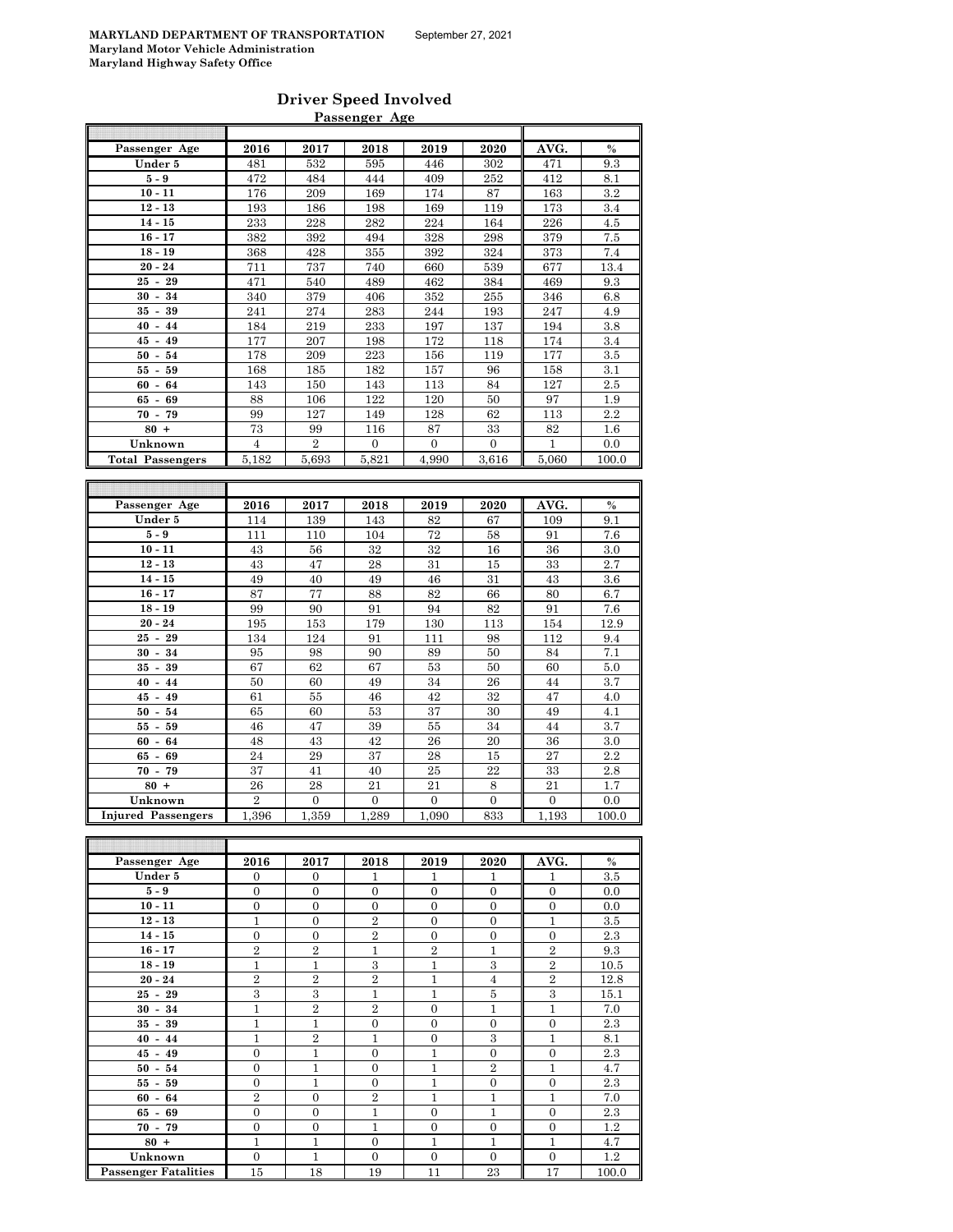| Passenger Gender          | 2016         | 2017           | 2018           | 2019           | 2020           | AVG.             | $\%$  |
|---------------------------|--------------|----------------|----------------|----------------|----------------|------------------|-------|
| Male                      | 2,520        | 2,722          | 2,772          | 2,373          | 1,785          | 2,434            | 48.1  |
| Female                    | 2,616        | 2,916          | 3,000          | 2,587          | 1,819          | 2,588            | 51.1  |
| Unknown                   | 46           | 55             | 49             | 30             | 12             | 38               | 0.8   |
| <b>Total Passengers</b>   | 5,182        | 5,693          | 5,821          | 4,990          | 3,616          | 5,060            | 100.0 |
|                           |              |                |                |                |                |                  |       |
|                           |              |                |                |                |                |                  |       |
| Passenger Gender          | 2016         | 2017           | 2018           | 2019           | 2020           | AVG.             | $\%$  |
| Male                      | 582          | 553            | 523            | 459            | 357            | 495              | 41.5  |
| Female                    | 802          | 791            | 758            | 628            | 473            | 690              | 57.9  |
| Unknown                   | 12           | 15             | 8              | 3              | 3              | 8                | 0.7   |
| <b>Passenger Injuries</b> | 1,396        | 1,359          | 1,289          | 1,090          | 833            | 1,193            | 100.0 |
|                           |              |                |                |                |                |                  |       |
|                           |              |                |                |                |                |                  |       |
| Passenger Gender          | 2016         | 2017           | 2018           | 2019           | 2020           | AVG.             | $\%$  |
| Male                      | 4            | 12             | 9              |                | 15             | 9                | 54.7  |
| Female                    | 11           | 6              | 10             | $\overline{4}$ | 8              | 8                | 45.3  |
| Unknown                   | $\mathbf{0}$ | $\overline{0}$ | $\overline{0}$ | $\overline{0}$ | $\overline{0}$ | $\boldsymbol{0}$ | 0.0   |

**Passenger Fatalities** 15 18 19 11 23 17 100.0

### **Driver Speed Involved Passenger Gender**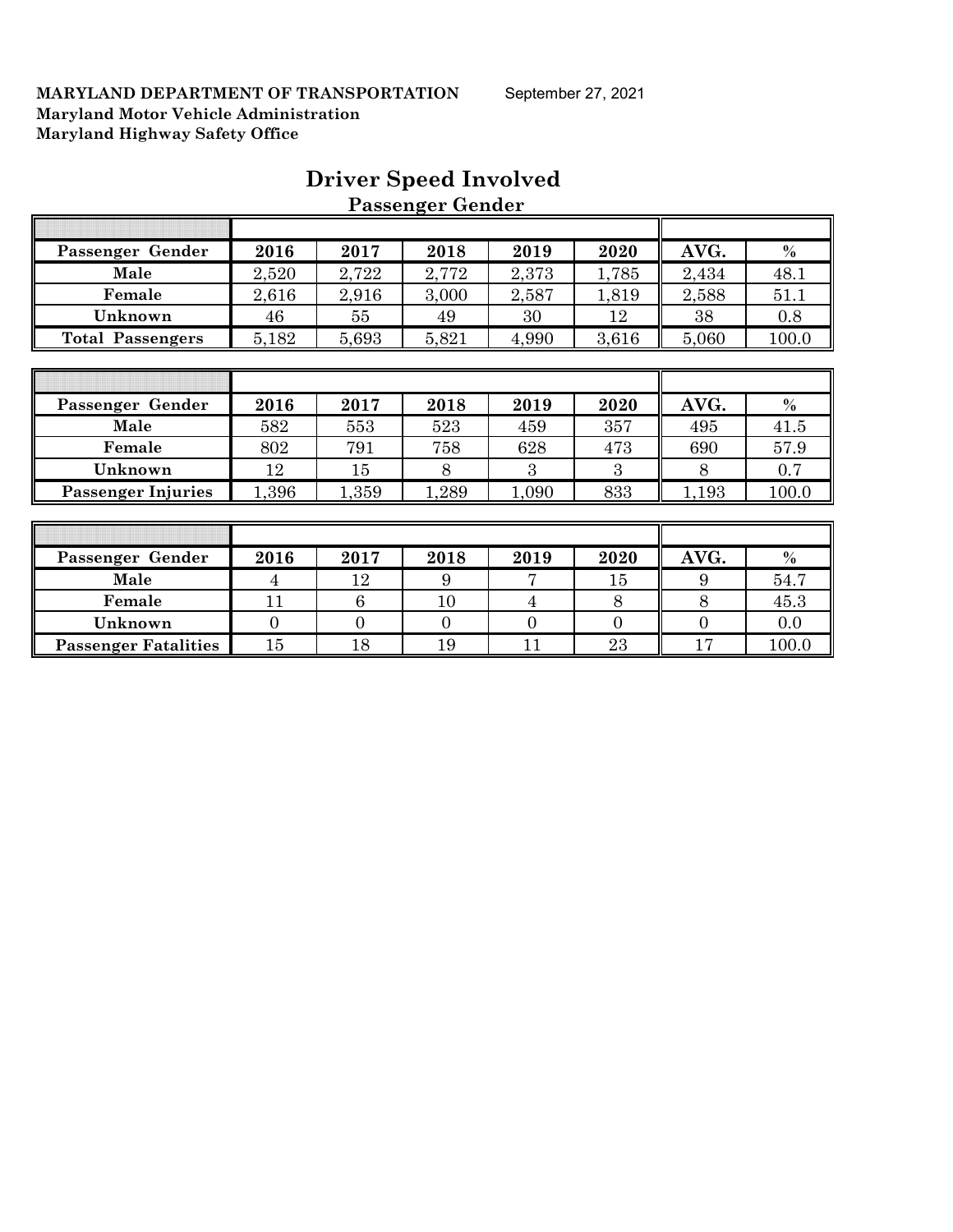#### **Driver Speed Involved Passenger Safety Equipment Use**

| <b>Safety Equipment</b>              | 2016                     | 2017                     | 2018                     | 2019                       | 2020                     | AVG.                 | $\frac{0}{0}$ |
|--------------------------------------|--------------------------|--------------------------|--------------------------|----------------------------|--------------------------|----------------------|---------------|
| Not Applicable                       | 56                       | 75                       | 164                      | 78                         | 59                       | 86                   | 1.7           |
| None                                 | 318                      | 389                      | 385                      | 296                        | 305                      | 339                  | 6.7           |
| Lap belt only                        | 46                       | 34                       | 44                       | 36                         | 19                       | 36                   | 0.7           |
| Shoulder belt only                   | 20                       | 21                       | 10                       | 5                          | 6                        | 12                   | 0.2           |
| Shoulder/Lap belt(s)                 | 3.912                    | 4.239                    | 4.320                    | 3.776                      | 2.675                    | 3.784                | 74.8          |
| Child/Youth restraint                | $\theta$                 | $\theta$                 | $\theta$                 | $\theta$                   | $\theta$                 | $\theta$             | 0.0           |
| Child restraint forward              | 320                      | 368                      | 373                      | 328                        | 198                      | 317                  | 6.3           |
| Child restraint rear                 | 116                      | 129                      | 166                      | 116                        | 88                       | 123                  | 2.4           |
| <b>Booster</b> seat                  | 96                       | 89                       | 71                       | 68                         | 44                       | 74                   | 1.5           |
| Child restraint unk.                 | 56                       | 40                       | 33                       | 23                         | 18                       | 34                   | 0.7           |
| Mc/Bike helmet                       | 15                       | $\overline{4}$           | $\overline{4}$           | 1                          | 9                        | 7                    | 0.1           |
| Mc/bike shield only                  | $\theta$                 | $\theta$                 | $\theta$                 | $\theta$                   | $\Omega$                 | $\Omega$             | 0.0           |
| Mc/bike helmet & shield              | 3                        | 8                        | $\overline{2}$           | 5                          | 3                        | $\overline{4}$       | 0.1           |
| Protective pads                      | 13                       | $\mathbf{1}$             | 5                        | $\overline{2}$             | $\mathbf{0}$             | $\overline{4}$       | 0.1           |
| Reflective clothing                  | $\mathbf{1}$             | $\overline{0}$           | $\overline{0}$           | $\overline{0}$             | $\mathbf{1}$             | $\overline{0}$       | 0.0           |
| Lighting                             | $\theta$                 | $\theta$                 | $\theta$                 | $\theta$                   | $\Omega$                 | $\theta$             | 0.0           |
| Air bag only                         | 0                        | $\overline{0}$           | $\overline{0}$           | $\overline{0}$             | $\Omega$                 | $\overline{0}$       | 0.0           |
| Air bag and belts                    | $\overline{0}$           | $\overline{0}$           | $\overline{0}$           | $\overline{0}$             | $\theta$                 | $\theta$             | 0.0           |
| Other                                | 7                        | 20                       | 6                        | 5                          | 3                        | 8                    | 0.2           |
| Unknown                              | 203                      | 276                      | 238                      | 251                        | 188                      | 231                  | 4.6           |
| <b>Total Passengers</b>              | 5.182                    | 5.693                    | 5.821                    | 4.990                      | 3.616                    | 5.060                | 100.0         |
|                                      |                          |                          |                          |                            |                          |                      |               |
|                                      |                          |                          |                          |                            |                          |                      |               |
|                                      |                          |                          |                          |                            |                          |                      |               |
| <b>Safety Equipment</b>              | 2016                     | 2017                     | 2018                     | 2019                       | 2020                     | AVG.                 | $\%$          |
| <b>Not Applicable</b>                | 12                       | 14                       | 28                       | 8                          | 15                       | 15                   | 1.3           |
| None                                 | 121                      | 118                      | 96                       | 100                        | 106                      | 108                  | 9.1           |
| Lap belt only                        | 11                       | 6                        | 9                        | 5                          | 4                        | 7                    | 0.6           |
| Shoulder belt only                   | 8                        | 6                        | $\overline{4}$           | $\mathbf{1}$               | 3                        | $\overline{4}$       | 0.4           |
| Shoulder/Lap belt(s)                 | 1.026                    | 973                      | 922                      | 803                        | 564                      | 858                  | 71.9          |
| Child/Youth restraint                | $\theta$                 | $\theta$                 | $\theta$                 | $\theta$                   | $\theta$                 | $\theta$             | 0.0           |
| Child restraint forward              | 75                       | 85                       | 95                       | 50                         | 37                       | 68                   | 5.7           |
| Child restraint rear                 | 25                       | 34                       | 40                       | 20                         | 25                       | 29                   | 2.4           |
| <b>Booster</b> seat                  | 22                       | 22                       | 19                       | 18                         | 10                       | 18                   | 1.5           |
| Child restraint unk.                 | 11                       | 6                        | 6                        | 4                          | 3                        | 6                    | 0.5           |
| Mc/Bike helmet                       | 10                       | 3                        | $\overline{4}$           | $\theta$                   | $\overline{4}$           | $\overline{4}$       | 0.4           |
| Mc/bike shield only                  | $\overline{0}$           | $\overline{0}$           | $\overline{0}$           | $\overline{0}$             | $\theta$                 | $\overline{0}$       | 0.0           |
| Mc/bike helmet & shield              | 3                        | 7                        | 1                        | 5                          | 3                        | $\overline{4}$       | 0.3           |
| Protective pads                      | $\overline{0}$           | $\overline{0}$           | $\overline{0}$           | $\overline{0}$             | $\overline{0}$           | $\overline{0}$       | 0.0           |
| Reflective clothing                  | $\mathbf{1}$<br>$\theta$ | $\overline{0}$           | $\overline{0}$           | $\overline{0}$<br>$\theta$ | $\mathbf{1}$<br>$\theta$ | $\theta$<br>$\theta$ | 0.0           |
| Lighting                             |                          | $\overline{0}$           | $\overline{0}$           | $\overline{0}$             | $\overline{0}$           | $\overline{0}$       | 0.0           |
| Air bag only                         | 0<br>$\overline{0}$      | $\mathbf{0}$<br>$\theta$ | $\mathbf{0}$<br>$\theta$ | $\theta$                   | $\theta$                 | $\theta$             | 0.0<br>0.0    |
| Air bag and belts                    |                          |                          |                          |                            |                          |                      | 0.2           |
| Other                                | $\overline{2}$           | 6                        | $\overline{0}$           | $\mathbf{1}$               | $\overline{2}$           | $\overline{2}$       |               |
| Unknown<br><b>Passenger Injuries</b> | 69<br>1,396              | 79<br>1,359              | 65<br>1,289              | 75<br>1,090                | 56<br>833                | 69<br>1,193          | 5.8<br>100.0  |

| <b>Safety Equipment</b>     | 2016     | 2017     | 2018     | 2019     | 2020     | AVG.     | $\frac{0}{0}$ |
|-----------------------------|----------|----------|----------|----------|----------|----------|---------------|
| Not Applicable              | 0        | $\Omega$ | $\Omega$ | $\Omega$ |          | $\Omega$ | $1.2\,$       |
| None                        | 5        | 11       | 10       | 1        | 11       | 8        | 44.2          |
| Lap belt only               | $\theta$ | $\Omega$ | $\Omega$ | $\Omega$ | $\Omega$ | $\Omega$ | 0.0           |
| Shoulder belt only          | $\Omega$ | $\Omega$ | 0        | 0        | $\Omega$ | $\theta$ | 0.0           |
| Shoulder/Lap belt(s)        | 7        | 3        | 7        | 6        | 4        | 5        | 31.4          |
| Child/Youth restraint       | $\theta$ | $\Omega$ | 0        | 0        | $\theta$ | $\theta$ | 0.0           |
| Child restraint forward     | $\theta$ | $\Omega$ |          |          | $\Omega$ | $\Omega$ | 2.3           |
| Child restraint rear        | $\Omega$ | $\Omega$ | 0        | 0        |          | $\Omega$ | 1.2           |
| <b>Booster seat</b>         | $\theta$ | $\Omega$ | 0        | 0        | $\theta$ | $\theta$ | 0.0           |
| Child restraint unk.        | $\Omega$ | $\Omega$ | $\Omega$ | 0        | $\Omega$ | $\Omega$ | 0.0           |
| Mc/Bike helmet              | 1        | $\Omega$ | $\Omega$ | $\Omega$ | 2        |          | 3.5           |
| Mc/bike shield only         | $\Omega$ | 0        | $\Omega$ | 0        | $\Omega$ | $\Omega$ | 0.0           |
| Mc/bike helmet & shield     | $\theta$ | $\Omega$ | $\Omega$ | $\Omega$ | $\Omega$ | $\Omega$ | 0.0           |
| Protective pads             | $\theta$ | 1        | $\Omega$ | $\Omega$ | $\Omega$ | $\Omega$ | 1.2           |
| Reflective clothing         | $\theta$ | $\Omega$ | $\Omega$ | $\Omega$ | $\Omega$ | $\Omega$ | 0.0           |
| Lighting                    | $\Omega$ | 0        | 0        | 0        | $\Omega$ | $\Omega$ | 0.0           |
| Air bag only                | $\theta$ | $\Omega$ | $\Omega$ | $\Omega$ | $\Omega$ | $\Omega$ | 0.0           |
| Air bag and belts           | $\theta$ | $\Omega$ | $\Omega$ | $\Omega$ | $\Omega$ | $\Omega$ | 0.0           |
| Other                       | $\Omega$ | $\Omega$ | $\Omega$ | $\Omega$ | $\theta$ | $\Omega$ | 0.0           |
| Unknown                     | $^{9}$   | 3        |          | 3        | 4        | 3        | 15.1          |
| <b>Passenger Fatalities</b> | 15       | 18       | 19       | 11       | 23       | 17       | 100.0         |

**Note: None & Air Bag are counted as no safety equipment in use.**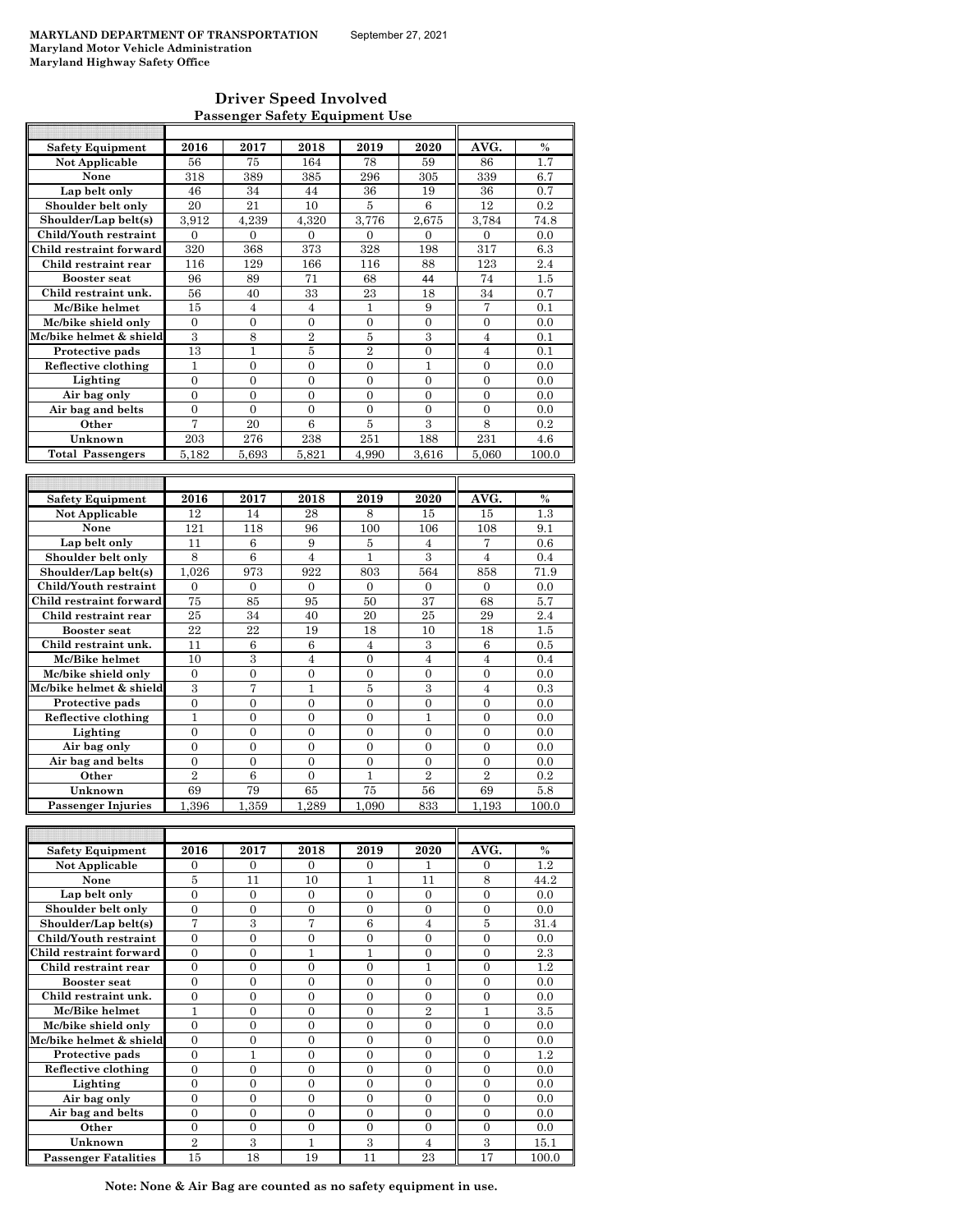### **Driver Speed Involved Non-Motorist Age**

| Non-Motorist Age    | 2016           | 2017           | 2018           | 2019           | 2020           | AVG.           | $\%$  |
|---------------------|----------------|----------------|----------------|----------------|----------------|----------------|-------|
| Under 5             | $\overline{2}$ | 5              | $\mathbf{2}$   | $\overline{2}$ | $\mathbf{2}$   | 3              | 3.3   |
| $5-9$               | $\overline{2}$ | $\Omega$       | 3              | $\Omega$       | $\overline{4}$ | $\overline{2}$ | 2.3   |
| $10 - 15$           | $\overline{2}$ | $\overline{7}$ | 3              | $\overline{4}$ | 3              | $\overline{4}$ | 4.8   |
| $16 - 17$           | $\overline{4}$ | $\overline{4}$ | $\mathbf{2}$   | 3              | $\overline{4}$ | 3              | 4.3   |
| $18 - 19$           | $\overline{4}$ | 7              | 3              | $\overline{2}$ | 3              | $\overline{4}$ | 4.8   |
| $20 - 24$           | $\overline{7}$ | 7              | 6              | 9              | 5              | 7              | 8.5   |
| $25 - 29$           | 1              | 11             | 10             | 7              | 5              | 7              | 8.5   |
| $30 - 34$           | 8              | 7              | 7              | 8              | 3              | 7              | 8.3   |
| $35 - 39$           | 5              | 8              | 8              | 7              | 5              | 7              | 8.3   |
| $40 - 44$           | 3              | $\mathbf{2}$   | $\overline{4}$ | 5              | $\overline{4}$ | $\overline{4}$ | 4.5   |
| $45 - 49$           | 9              | 6              | $\overline{5}$ | 5              | 5              | 6              | 7.5   |
| $50 - 54$           | 8              | 10             | 3              | 5              | $\overline{1}$ | 5              | 6.8   |
| $55 - 59$           | 6              | 10             | 7              | 8              | 3              | 7              | 8.5   |
| $60 - 64$           | 8              | $\overline{4}$ | $\overline{4}$ | 8              | $\overline{4}$ | 6              | 7.0   |
| $65 - 69$           | 3              | $\overline{4}$ | 5              | $\overline{2}$ | 3              | 3              | 4.3   |
| $70 - 79$           | $\overline{4}$ | $\overline{4}$ | 5              | $\overline{2}$ | 8              | 5              | 5.8   |
| $80 +$              | $\overline{2}$ | 3              | $\overline{2}$ | $\overline{4}$ | $\overline{1}$ | $\overline{2}$ | 3.0   |
| Unknown             | $\Omega$       | $\Omega$       | $\Omega$       | $\Omega$       | $\Omega$       | $\Omega$       | 0.0   |
| Total Non-Motorists | 78             | 99             | 79             | 81             | 63             | 80             | 100.0 |

| Non-Motorist Age   | 2016           | 2017           | 2018           | 2019           | 2020           | AVG.           | $\%$  |
|--------------------|----------------|----------------|----------------|----------------|----------------|----------------|-------|
| Under 5            | 1              | 3              | $\overline{2}$ | 1              | $\mathbf{0}$   | 1              | 2.8   |
| $5-9$              | $\overline{2}$ | $\overline{0}$ | 1              | $\Omega$       | $\overline{4}$ | $\mathbf{1}$   | 2.8   |
| $10 - 15$          | 1              | 7              | $\overline{2}$ | $\overline{4}$ | $\overline{2}$ | 3              | 6.3   |
| $16 - 17$          | 3              | 3              | $\overline{2}$ | $\overline{2}$ | $\overline{4}$ | 3              | 5.5   |
| $18 - 19$          | $\mathbf{1}$   | 6              | 3              | $\overline{2}$ | 3              | 3              | 5.9   |
| $20 - 24$          | 6              | $\overline{4}$ | 3              | 8              | 3              | 5              | 9.5   |
| $25 - 29$          | $\mathbf{1}$   | 11             | 6              | 6              | $\overline{2}$ | 5              | 10.3  |
| $30 - 34$          | $\overline{7}$ | 3              | 6              | 5              | $\overline{2}$ | 5              | 9.1   |
| $35 - 39$          | 3              | 6              | $\overline{4}$ | 3              | 5              | $\overline{4}$ | 8.3   |
| $40 - 44$          | $\overline{2}$ | $\overline{2}$ | $\mathbf{1}$   | 4              | 4              | 3              | 5.1   |
| $45 - 49$          | $\overline{4}$ | $\overline{2}$ | $\overline{4}$ | $\overline{4}$ | $\overline{4}$ | $\overline{4}$ | 7.1   |
| $50 - 54$          | $\overline{4}$ | 9              | $\overline{0}$ | $\mathbf{1}$   | 1              | 3              | 5.9   |
| $55 - 59$          | 3              | 7              | 6              | 6              | $\overline{2}$ | 5              | 9.5   |
| $60 - 64$          | 5              | $\overline{0}$ | $\overline{2}$ | $\overline{4}$ | 1              | $\overline{2}$ | 4.7   |
| $65 - 69$          | $\overline{2}$ | $\overline{0}$ | $\overline{2}$ | $\mathbf{1}$   | 1              | 1              | 2.4   |
| $70 - 79$          | 1              | $\overline{2}$ | $\overline{4}$ | $\Omega$       | 3              | $\overline{2}$ | 4.0   |
| $80 +$             | $\Omega$       | $\overline{0}$ | 1              | 1              | $\Omega$       | $\Omega$       | 0.8   |
| Unknown            | $\Omega$       | $\overline{0}$ | $\Omega$       | $\Omega$       | $\Omega$       | $\overline{0}$ | 0.0   |
| Inj. Non-Motorists | 46             | 65             | 49             | 52             | 41             | 51             | 100.0 |

| Non-Motorist Age             | 2016           | 2017           | 2018           | 2019           | 2020             | AVG.           | $\%$    |
|------------------------------|----------------|----------------|----------------|----------------|------------------|----------------|---------|
| Under 5                      | $\mathbf{0}$   | $\mathbf{0}$   | $\Omega$       | $\Omega$       | $\mathbf{0}$     | $\mathbf{0}$   | 0.0     |
| $5-9$                        | $\overline{0}$ | $\mathbf{0}$   | 1              | $\Omega$       | $\mathbf{0}$     | $\mathbf{0}$   | 3.2     |
| $10 - 15$                    | $\overline{0}$ | $\mathbf{0}$   | $\overline{0}$ | $\overline{0}$ | $\mathbf{0}$     | $\mathbf{0}$   | 0.0     |
| $16 - 17$                    | $\overline{0}$ | $\mathbf{1}$   | $\overline{0}$ | $\overline{0}$ | $\mathbf{0}$     | $\mathbf{0}$   | 3.2     |
| $18 - 19$                    | $\mathbf{1}$   | $\overline{0}$ | $\Omega$       | $\overline{0}$ | $\mathbf{0}$     | $\mathbf{0}$   | $3.2\,$ |
| $20 - 24$                    | $\mathbf{1}$   | $\overline{2}$ | $\overline{1}$ | $\Omega$       | $\mathbf{0}$     | $\mathbf{1}$   | 12.9    |
| $25 - 29$                    | $\overline{0}$ | $\overline{0}$ | $\theta$       | $\Omega$       | 1                | $\overline{0}$ | $3.2\,$ |
| $30 - 34$                    | 1              | $\overline{2}$ | $\overline{0}$ | $\overline{0}$ | $\boldsymbol{0}$ | 1              | 9.7     |
| $35 - 39$                    | $\overline{0}$ | $\mathbf{1}$   | 1              | $\mathbf{1}$   | $\mathbf{0}$     | $\mathbf{1}$   | 9.7     |
| $40 - 44$                    | $\overline{0}$ | $\overline{0}$ | $\theta$       | $\Omega$       | $\mathbf{0}$     | $\Omega$       | 0.0     |
| $45 - 49$                    | $\overline{0}$ | 1              | 1              | $\Omega$       | $\mathbf{0}$     | $\mathbf{0}$   | 6.5     |
| $50 - 54$                    | $\overline{0}$ | $\mathbf{1}$   | 1              | $\Omega$       | $\mathbf{0}$     | $\overline{0}$ | 6.5     |
| $55 - 59$                    | $\overline{0}$ | $\mathbf{1}$   | $\Omega$       | $\mathbf{2}$   | $\boldsymbol{0}$ | $\mathbf{1}$   | 9.7     |
| $60 - 64$                    | $\overline{0}$ | $\mathbf{1}$   | $\overline{2}$ | $\overline{2}$ | 1                | $\mathbf{1}$   | 19.4    |
| $65 - 69$                    | $\overline{0}$ | $\overline{0}$ | $\overline{0}$ | $\overline{0}$ | $\mathbf{0}$     | $\overline{0}$ | 0.0     |
| $70 - 79$                    | $\overline{0}$ | $\mathbf{1}$   | $\overline{0}$ | $\mathbf{1}$   | $\overline{2}$   | 1              | 12.9    |
| $80 +$                       | $\overline{0}$ | $\overline{0}$ | $\Omega$       | $\Omega$       | $\mathbf{0}$     | $\Omega$       | 0.0     |
| Unknown                      | $\overline{0}$ | $\mathbf{0}$   | $\overline{0}$ | $\overline{0}$ | $\boldsymbol{0}$ | $\overline{0}$ | 0.0     |
| <b>Non-Motor. Fatalities</b> | 3              | 11             | $\overline{7}$ | 6              | $\overline{4}$   | 6              | 100.0   |

F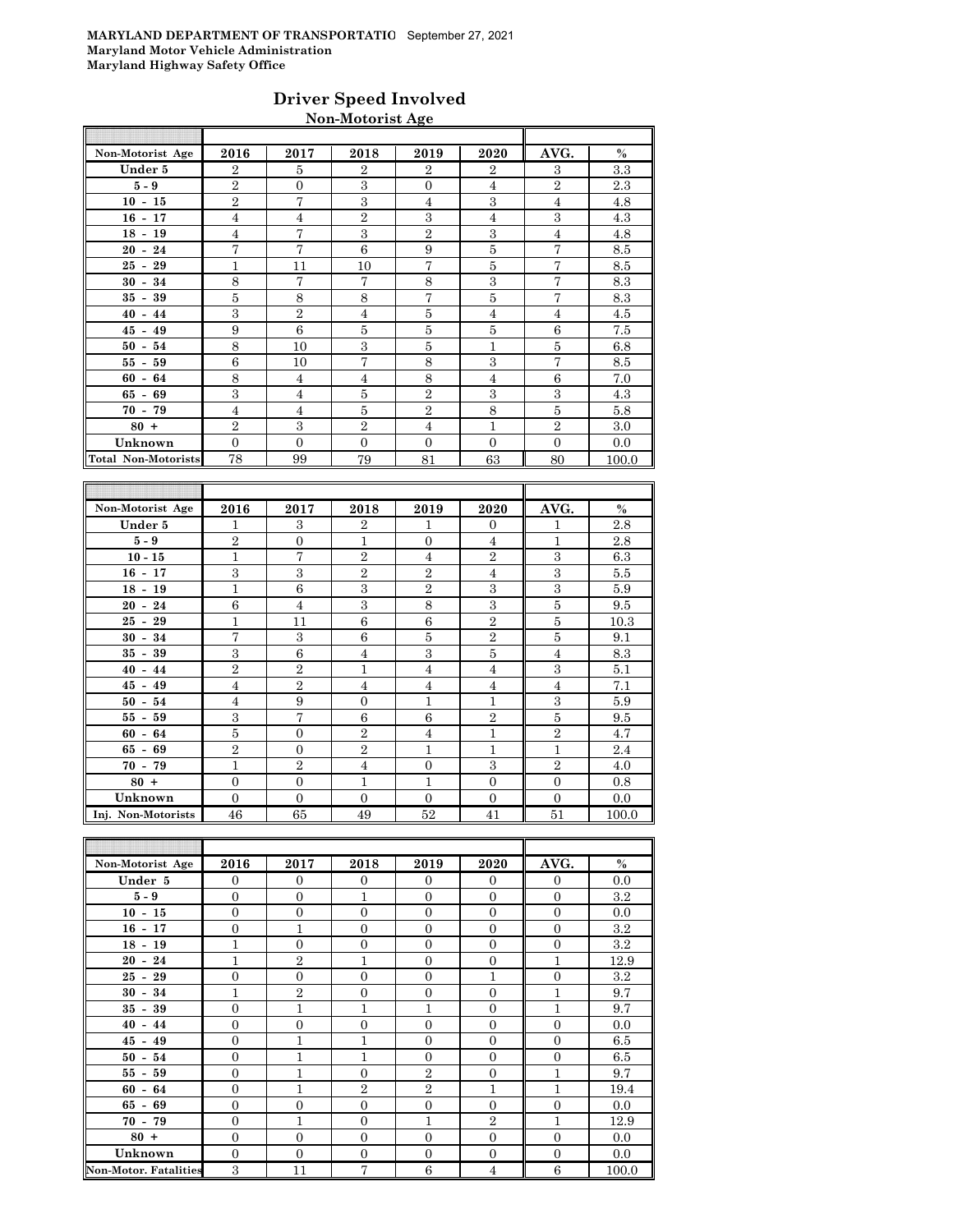F

| Non-Motorist Gender            | 2016           | 2017           | 2018           | 2019           | 2020             | AVG.             | $\%$  |
|--------------------------------|----------------|----------------|----------------|----------------|------------------|------------------|-------|
| Male                           | 53             | 69             | 49             | 48             | 42               | 52               | 65.3  |
| Female                         | 23             | 28             | 28             | 30             | 17               | 25               | 31.5  |
| Unknown                        | $\overline{2}$ | $\overline{2}$ | $\overline{2}$ | 3              | 4                | 3                | 3.3   |
| <b>Total Non-Motorists</b>     | 78             | 99             | 79             | 81             | 63               | 80               | 100.0 |
|                                |                |                |                |                |                  |                  |       |
|                                |                |                |                |                |                  |                  |       |
| Non-Motorist Gender            | 2016           | 2017           | 2018           | 2019           | 2020             | AVG.             | $\%$  |
| Male                           | 30             | 46             | 30             | 30             | 30               | 33               | 65.6  |
| Female                         | 16             | 19             | 18             | 22             | 11               | 17               | 34.0  |
| Unknown                        | $\overline{0}$ | $\theta$       | 1              | $\overline{0}$ | $\overline{0}$   | $\theta$         | 0.4   |
| <b>Non-Motorist Injuries</b>   | 46             | 65             | 49             | 52             | 41               | 51               | 100.0 |
|                                |                |                |                |                |                  |                  |       |
|                                |                |                |                |                |                  |                  |       |
| Non-Motorist Gender            | 2016           | 2017           | 2018           | 2019           | 2020             | AVG.             | $\%$  |
| Male                           | 1              | 7              | 3              | 5              | 4                | 4                | 64.5  |
| Female                         | $\overline{2}$ | $\overline{4}$ | 4              |                | $\overline{0}$   | $\overline{2}$   | 35.5  |
| Unknown                        | $\overline{0}$ | $\overline{0}$ | $\overline{0}$ | $\overline{0}$ | $\boldsymbol{0}$ | $\boldsymbol{0}$ | 0.0   |
| <b>Non-Motorist Fatalities</b> | 3              | 11             | 7              | 6              | $\overline{4}$   | 6                | 100.0 |

### **Driver Speed Involved Non-Motorist Gender**

π

 $\overline{\mathbf{1}}$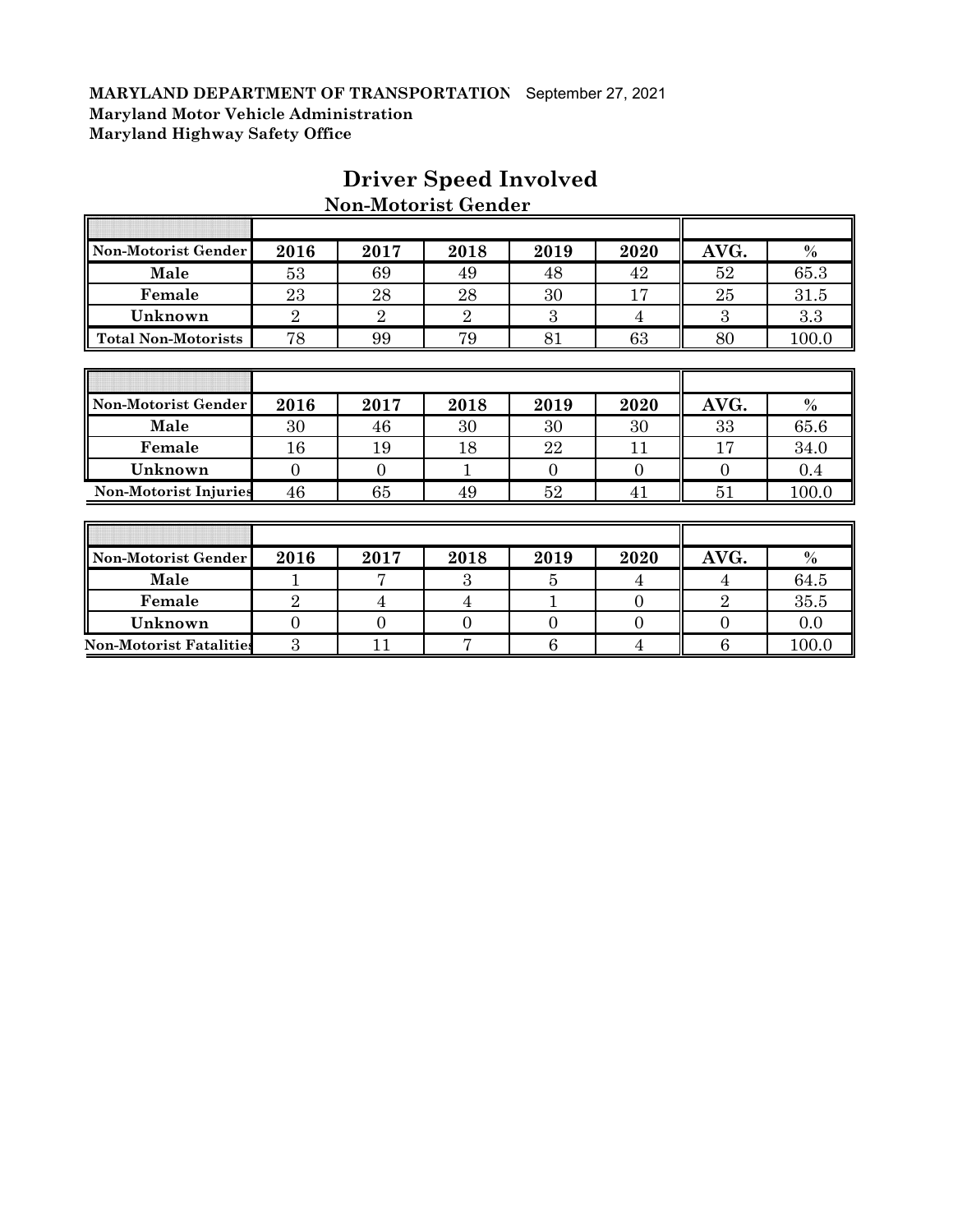#### **Driver Speed Involved Non-Motorist Location**

| Non-Motorist Location            | 2016             | 2017             | 2018             | 2019             | 2020             | AVG.             | $\%$     |
|----------------------------------|------------------|------------------|------------------|------------------|------------------|------------------|----------|
| Not App.                         | 11               | 9                | 5                | 7                | 4                | 7                | 9.0      |
| Shoulder                         | 5                | 13               | 5                | 6                | 5                | 7                | 8.5      |
| Curb                             | $\boldsymbol{0}$ | $\overline{4}$   | $\boldsymbol{0}$ | $\overline{0}$   | $\overline{2}$   | $\mathbf{1}$     | $1.5\,$  |
| Sidewalk                         | 7                | 7                | 6                | 6                | 4                | 6                | 7.5      |
| <b>Outside Right of Way</b>      | $\mathbf{1}$     | $\mathbf{1}$     | $\mathbf{1}$     | $\overline{0}$   | $\overline{0}$   | $\mathbf{1}$     | 0.8      |
| On Rd. at Crosswalk              | 10               | 8                | 9                | $\overline{4}$   | 8                | 8                | 9.8      |
| On Rd. Not at Cross.             | 20               | 15               | 18               | 27               | 18               | 20               | 24.5     |
| In School Bus Zone               | $\overline{0}$   | $\overline{0}$   | $\overline{0}$   | 0                | 1                | $\mathbf{0}$     | $0.3\,$  |
| In Bikeway                       | $\overline{0}$   | $\overline{0}$   | $\mathbf{1}$     | $\overline{0}$   | $\mathbf{1}$     | $\overline{0}$   | 0.5      |
| <b>At Inter Marked Crosswal</b>  | $\,3$            | $\overline{2}$   | $\overline{2}$   | $\boldsymbol{3}$ | $\mathbf{1}$     | $\overline{2}$   | $2.8\,$  |
| At Inter No Crosswalk            | $\mathbf{1}$     | 1                | $\overline{2}$   | 3                | 3                | $\overline{2}$   | 2.5      |
| <b>Driveway Access</b>           | $\overline{0}$   | $\overline{0}$   | $\mathbf{0}$     | $\overline{0}$   | $\overline{0}$   | $\overline{0}$   | 0.0      |
| Median                           | $\overline{0}$   | $\overline{4}$   | $\mathbf{1}$     | 3                | $\mathbf{1}$     | $\overline{2}$   | 2.3      |
| Island                           | $\overline{0}$   | $\overline{0}$   | $\overline{0}$   | $\overline{0}$   | $\overline{0}$   | $\mathbf{0}$     | 0.0      |
| <b>Shared Use Path or Trails</b> | $\overline{0}$   | $\overline{0}$   | $\overline{0}$   | $\overline{0}$   | $\overline{0}$   | $\mathbf{0}$     | 0.0      |
| <b>Inside Building</b>           | 7                | 8                | 11               | 7                | 5                | 8                | 9.5      |
| Midblock Marked Crosswa          | $\mathbf{0}$     | $\overline{0}$   | $\mathbf{0}$     | $\overline{0}$   | $\overline{0}$   | $\overline{0}$   | 0.0      |
| Other/Unk.                       | 13               | 27               | 18               | 15               | 10               | 17               | 20.8     |
| <b>Total Non-Motorists</b>       | 78               | 99               | 79               | 81               | 63               | 80               | 100.0    |
|                                  |                  |                  |                  |                  |                  |                  |          |
|                                  |                  |                  |                  |                  |                  |                  |          |
| <b>Non-Motorist Location</b>     | 2016             | 2017             | 2018             | 2019             | 2020             | AVG.             | $\%$     |
| Not App.                         | 1                | 0                | 0                | 1                | 0                | 0                | 0.8      |
| Shoulder                         | 4                | 10               | 3                | 5                | 5                | 5                | 10.7     |
| Curb                             | $\mathbf{0}$     | $\mathbf{1}$     | $\overline{0}$   | $\overline{0}$   | $\mathbf{1}$     | $\overline{0}$   | 0.8      |
| Sidewalk                         | $\,6$            | 6                | $\sqrt{2}$       | 6                | 1                | $\overline{4}$   | 8.3      |
| <b>Outside Right of Way</b>      | $\mathbf{1}$     | $\mathbf{0}$     | $\mathbf{0}$     | $\overline{0}$   | $\overline{0}$   | $\overline{0}$   | 0.4      |
| On Rd. at Crosswalk              | 8                | $\,6$            | 8                | 3                | $\boldsymbol{6}$ | $\boldsymbol{6}$ | 12.3     |
| On Rd. Not at Cross.             | 15               | 12               | 14               | 21               | 14               | 15               | 30.0     |
| In School Bus Zone               | $\boldsymbol{0}$ | $\boldsymbol{0}$ | $\overline{0}$   | $\overline{0}$   | $\overline{0}$   | $\overline{0}$   | 0.0      |
| In Bikeway                       | $\overline{0}$   | $\mathbf{0}$     | $\mathbf{1}$     | $\overline{0}$   | 1                | $\Omega$         | 0.8      |
| <b>Inter Marked Crosswalk</b>    | $\overline{2}$   | $\overline{2}$   | $\overline{2}$   | $\overline{2}$   | $\mathbf{1}$     | $\overline{2}$   | 3.6      |
| <b>At Inters No Crosswalk</b>    | 1                | 1                | $\overline{2}$   | 1                | 3                | $\overline{2}$   | 3.2      |
| <b>Driveway Access</b>           | $\mathbf{0}$     | $\overline{0}$   | $\mathbf{0}$     | $\overline{0}$   | $\overline{0}$   | $\overline{0}$   | 0.0      |
| Median                           | $\mathbf{0}$     | 3                | $\overline{0}$   | $\overline{2}$   | $\mathbf{1}$     | $\mathbf{1}$     | 2.4      |
| Island                           | $\mathbf{0}$     | $\mathbf{0}$     | $\overline{0}$   | 0                | $\overline{0}$   | $\mathbf{0}$     | 0.0      |
| <b>Shared Use Path or Trails</b> | 0                | 0                | 0                | 0                | 0                | 0                | 0.0      |
| <b>Inside Building</b>           | $\overline{2}$   | 3                | 5                | 1                | $\overline{0}$   | $\overline{2}$   | 4.3      |
| Midblock Marked Crosswa          | $\mathbf{0}$     | $\mathbf{0}$     | $\overline{0}$   | $\overline{0}$   | $\overline{0}$   | $\overline{0}$   | 0.0      |
| Other/Unk.                       | $\,6$            | 21               | 12               | 10               | $\,8\,$          | 11               | $22.5\,$ |
| <b>Injured Non-Motorists</b>     | 46               | 65               | 49               | $52\,$           | 41               | 51               | 100.0    |
|                                  |                  |                  |                  |                  |                  |                  |          |
|                                  |                  |                  |                  |                  |                  |                  |          |
| Non-Motorist Location            | 2016             | 2017             | 2018             | 2019             | 2020             | AVG.             | $\%$     |
| Not App.                         | $\mathbf{0}$     | 0                | 0                | 0                | 0                | 0                | 0.0      |
| Shoulder                         | $\mathbf{1}$     | $\overline{2}$   | $\overline{0}$   | $\mathbf 1$      | $\overline{0}$   | $\mathbf{1}$     | 12.9     |
| Curb                             | $\boldsymbol{0}$ | $\mathbf{0}$     | $\overline{0}$   | $\overline{0}$   | $\overline{0}$   | $\boldsymbol{0}$ | 0.0      |
| Sidewalk                         | $\overline{0}$   | $\mathbf 1$      | $\,2$            | 0                | $\mathbf{1}$     | $\mathbf{1}$     | 12.9     |
| <b>Outside Right of Way</b>      | 0                | $\mathbf{1}$     | $\mathbf 1$      | 0                | $\boldsymbol{0}$ | $\mathbf{0}$     | 6.5      |
| On Rd. at Crosswalk              | $\mathbf{1}$     | $\,2$            | $\mathbf{1}$     | $\boldsymbol{0}$ | $\mathbf{1}$     | $\mathbf{1}$     | 16.1     |
| On Rd. Not at Cross.             | $\mathbf{1}$     | $\,3$            | $\boldsymbol{3}$ | $\overline{2}$   | $\overline{2}$   | $\,2$            | 35.5     |
| In School Bus Zone               | $\overline{0}$   | $\mathbf{0}$     | $\overline{0}$   | $\boldsymbol{0}$ | $\boldsymbol{0}$ | $\mathbf{0}$     | 0.0      |
| In Bikeway                       | $\overline{0}$   | $\overline{0}$   | $\overline{0}$   | $\overline{0}$   | $\mathbf{0}$     | $\mathbf{0}$     | 0.0      |
|                                  |                  |                  |                  |                  |                  |                  |          |

**Inters Marked Crosswall** 0 0 0 0 1 0 0 0 3.2 **At Inters No Crosswalk** 0 0 0 2 0 0 6.5 **Driveway Access** 0 0 0 0 0 0 0.0 **Median | 0 | 0 | 0 | 0 | 0 | 0 | 0.0 Island** 0 0 0 0 0 0 0.0

l

П

**Shared Use Path or Trails** 0 0 0 0 0 0 0.0 **Inside Building** 0 0 0 0 0 0 0.0 **Midblock Marked Crosswa** 0 0 0 0 0 0 0 0 0 0 0 0.0 **Other/Unk.** 0 2 0 0 0 0 0 6.5 **Non-Motorist Fatalities** 3 1 11 7 6 4 6 100.0